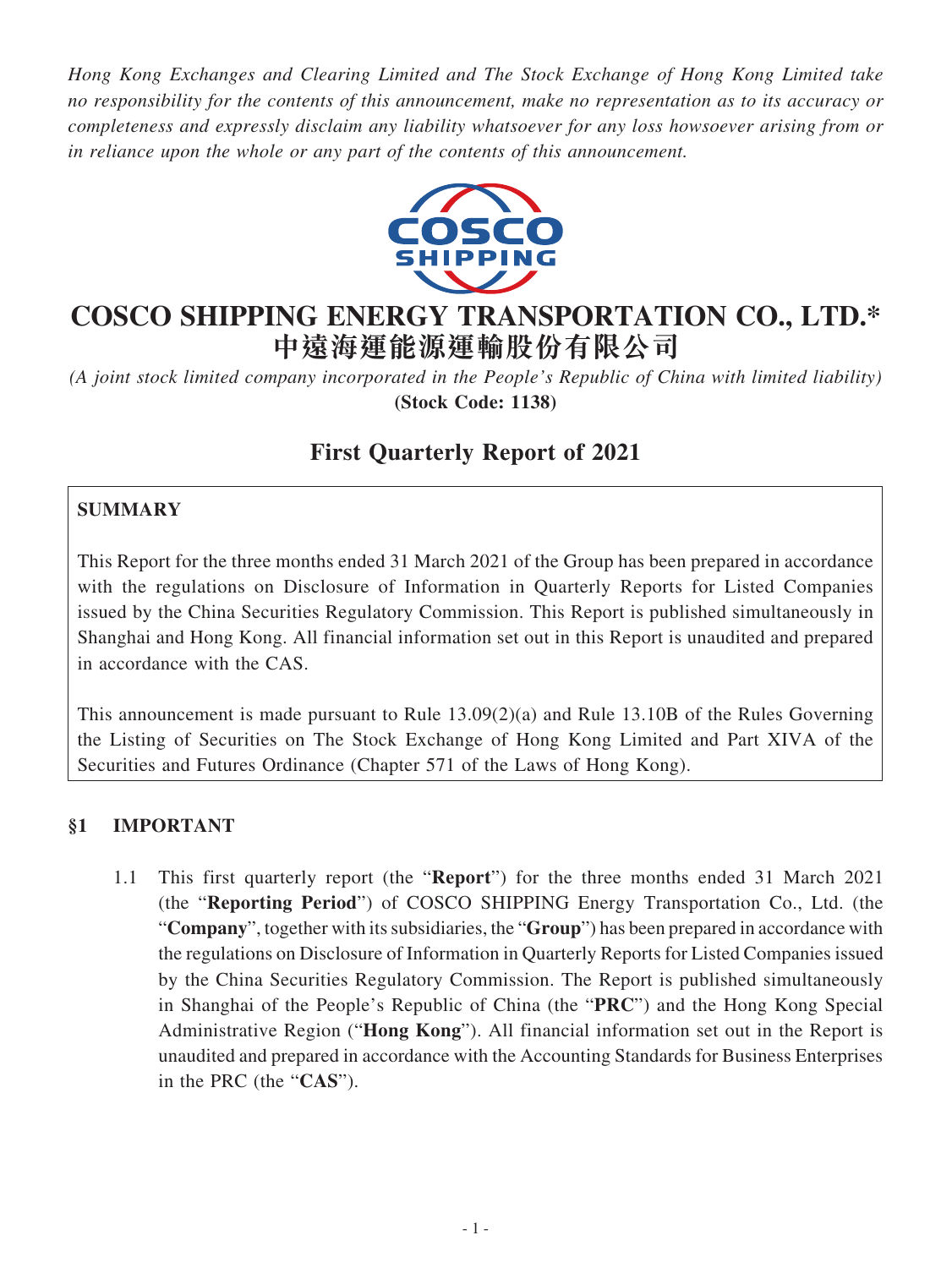- 1.2 The Company's board of directors (the "**Board**"), supervisory committee, directors ("**Directors**"), supervisors, and senior executives guarantee that the contents of the quarterly report are true, accurate, and complete, and that there are no false records, misleading statements or major omissions, and bear individual and joint legal responsibilities.
- 1.3 All Directors attended the meeting of the Board to review the quarterly report.
- 1.4 Liu Hanbo, the person in charge of the company and the person in charge of accounting affairs, and Xu Yinsheng, the person in charge of the accounting department (accounting officer), guarantee the truthfulness, accuracy and completeness of the financial statements in the quarterly report.
- 1.5 The Company's first quarterly report has not been audited.

### **§2 PARTICULARS OF THE COMPANY**

| <b>Items</b>                                                                                                                                          | As at 31<br>March 2021                            | As at 31<br>December 2020                             | Increase/<br>Decrease $(\% )$ |
|-------------------------------------------------------------------------------------------------------------------------------------------------------|---------------------------------------------------|-------------------------------------------------------|-------------------------------|
| Total assets (RMB)                                                                                                                                    |                                                   | 65,984,544,827.37 65,959,856,524.45                   | 0.04                          |
| Net assets attributable to shareholders of the Company (RMB)                                                                                          |                                                   | 35,082,552,282.35 34,621,827,528.15                   | 1.33                          |
|                                                                                                                                                       | For the three<br>months ended 31<br>March 2021    | For the three<br>months ended 31<br><b>March 2020</b> | Increase/<br>Decrease $(\% )$ |
| Net cash flow from operating activities (RMB)                                                                                                         | 515,292,354.77                                    | 278,915,745.01                                        | 84.75                         |
|                                                                                                                                                       | For the<br>three months<br>ended 31<br>March 2021 | For the<br>three months<br>ended 31<br>March 2020     | Increase/<br>Decrease $(\% )$ |
| Revenue from operation (RMB)                                                                                                                          | 3,077,030,029.55                                  | 4,068,168,831.41                                      | $-24.36$                      |
| Net profit attributable to shareholders of the Company (RMB)<br>Net profit attributable to shareholders of the Company excluding non-recurring profit | 342,651,167.11                                    | 628,874,194.09                                        | $-45.51$                      |
| and loss $(RMB)$                                                                                                                                      | 342, 125, 235.89                                  | 628,339,716.90                                        | $-45.55$                      |
| Rate of returns on net assets $(\% )$                                                                                                                 |                                                   |                                                       | Decrease by 1.23              |
|                                                                                                                                                       | 0.98                                              | 2.21                                                  | percentage points             |
| Basic earnings per share (RMB)                                                                                                                        | 0.0719<br>0.0719                                  | 0.1560<br>0.1560                                      | $-53.91$<br>$-53.91$          |
| Diluted earnings per share (RMB)                                                                                                                      |                                                   |                                                       |                               |

#### **2.1 Principal financial data and statistics highlights**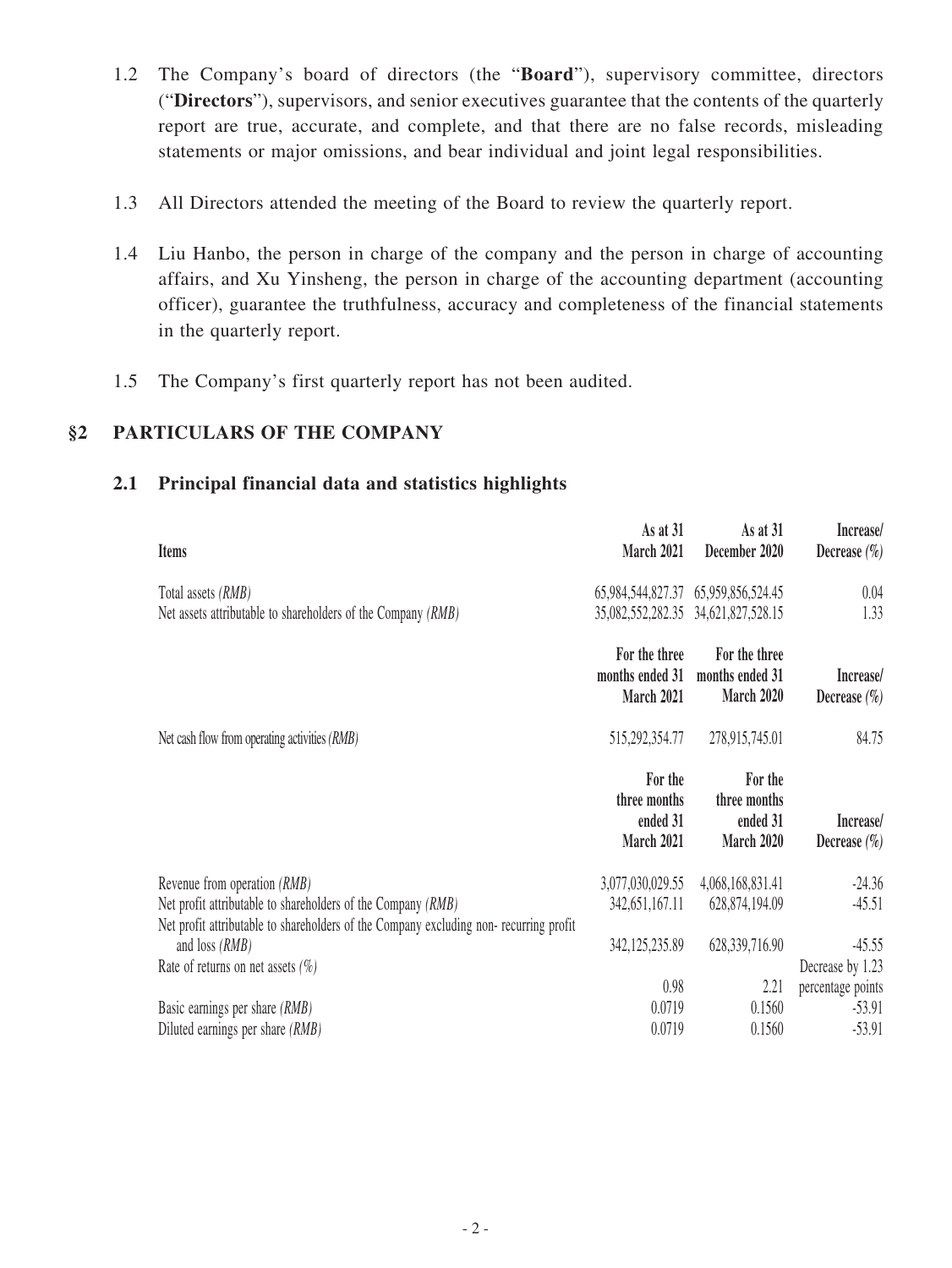| <b>Items</b>                                                          | For the<br>three months<br>ended 31<br>March 2021<br>Amount<br>(RMB) |
|-----------------------------------------------------------------------|----------------------------------------------------------------------|
| Profit or loss on disposal of non-current assets                      | 594,501.11                                                           |
| Government subsidies that are included in the current profit and      | 17,000.96                                                            |
| loss, but are closely related to the Company's normal business        |                                                                      |
| operations, except for government subsidies that meet national policy |                                                                      |
| requirements and are continuously enjoyed by a fixed amount or        |                                                                      |
| amount according to a certain standard                                |                                                                      |
| Other non-operating revenue and expenses                              | 7,769.91                                                             |
| Minority interests effect (after tax)                                 | 38.29                                                                |
| Income tax effect                                                     | $-93,379.05$                                                         |
| Total                                                                 | 525,931.22                                                           |

## **2.2 Total number of shareholders, the shareholding of the top 10 shareholders and shareholding of the top 10 shareholders without any selling restrictions as at the end of the Reporting Period**

Unit: share

| Total number of shareholders                                          |                             |                               |                                                     |                                                        | 100,036                 |
|-----------------------------------------------------------------------|-----------------------------|-------------------------------|-----------------------------------------------------|--------------------------------------------------------|-------------------------|
|                                                                       |                             | Top 10 shareholders           |                                                     |                                                        |                         |
| Name of shareholder<br>(Full Name)                                    | Number of<br>shares $(\% )$ | <b>Shareholding</b><br>$(\%)$ | Number of<br>shares with<br>selling<br>restrictions | Number of<br>shares subject<br>to pledge or<br>lock up | Type of<br>shareholders |
| China Shipping Group Company<br>Limited*(1) (中國海運集團有限公<br>司)          | 1,536,924,595               | 32.27                         | $\theta$                                            | Nil                                                    | State-owned<br>entity   |
| HKSCC NOMINEES LIMITED <sup>(2)</sup>                                 | 1,286,122,928               | 27.00                         | $\theta$                                            | Unknown                                                | Offshore entity         |
| China COSCO SHIPPING Corporation<br>Limited*(1) (中國遠洋海運集團有<br>限公司)    | 619,426,195                 | 13.01                         | 601,719,197                                         | Nil                                                    | State-owned<br>entity   |
| Central Huijin Assets Management<br>Company Ltd.*(中央匯金資產管理<br>有限責任公司) | 92,709,700                  | 1.95                          | $\theta$                                            | Nil                                                    | State-owned<br>entity   |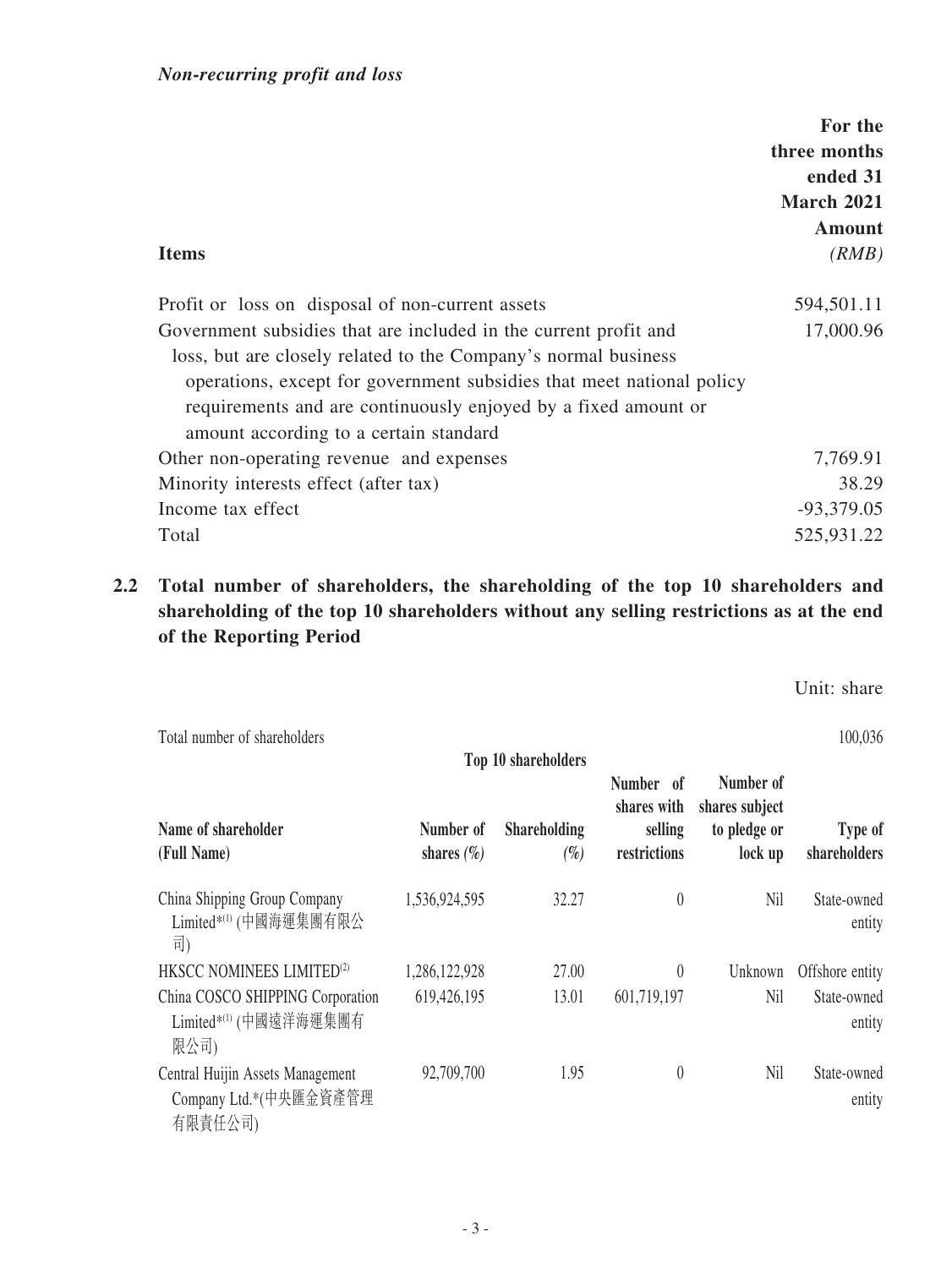|                                                                                                                                                                                                          |                             | TOP TO SHALLMOUTS      | Number of                              | Number of                                 |                         |
|----------------------------------------------------------------------------------------------------------------------------------------------------------------------------------------------------------|-----------------------------|------------------------|----------------------------------------|-------------------------------------------|-------------------------|
| Name of shareholder<br>(Full Name)                                                                                                                                                                       | Number of<br>shares $(\% )$ | Shareholding<br>$(\%)$ | shares with<br>selling<br>restrictions | shares subject<br>to pledge or<br>lock up | Type of<br>shareholders |
| Dalian Shipbuilding Industry Group<br>Co., Ltd.* (3) (大連船舶重工集團有<br>限公司)                                                                                                                                  | 85,959,885                  | 1.80                   | $\theta$                               | Nil                                       | State-owned<br>entity   |
| China Construction Bank Co., Ltd. -<br>Zhongou New Blue Chip Flexible<br>Allocation of Hybrid Securities<br>Investment Fund* (中國建設銀行股<br>份有限公司一中歐新藍籌靈活配置<br>混合型)                                         | 45,956,147                  | 0.96                   | $\boldsymbol{0}$                       | Nil                                       | Others                  |
| Hudong Zhonghua Shipbuilding<br>(Group) Co., Ltd.* <sup>(3)</sup> (滬東中華造船<br>(集團)有限公司)                                                                                                                   | 42,979,942                  | 0.90                   | $\boldsymbol{0}$                       | Nil                                       | State-owned<br>entity   |
| Hong Kong Securities Clearing<br>Company Limited                                                                                                                                                         | 37,688,504                  | 0.79                   | $\theta$                               | Nil                                       | Offshore entity         |
| Industrial Bank Co., Ltd. - Zhongou<br>New Trend Equity Securities<br>Investment Fund* (興業銀行股份有<br>限公司一中歐新趨勢股票型證券投<br>資基金)                                                                               | 35,339,637                  | 0.74                   | $\theta$                               | Nil                                       | Others                  |
| Industrial Commercial Bank of China<br>Ltd. - Zhongou Selected Flexible<br>Allocation and Regular Open Hybrid<br>Sponsored Securities Investment<br>Fund* (中國工商銀行股份有限公<br>司一中歐精選靈活配置定期開放混<br>合型發起式證券投資基金 | 25,641,164                  | 0.54                   | $\theta$                               | Nil                                       | Others                  |

## **Top 10 shareholders**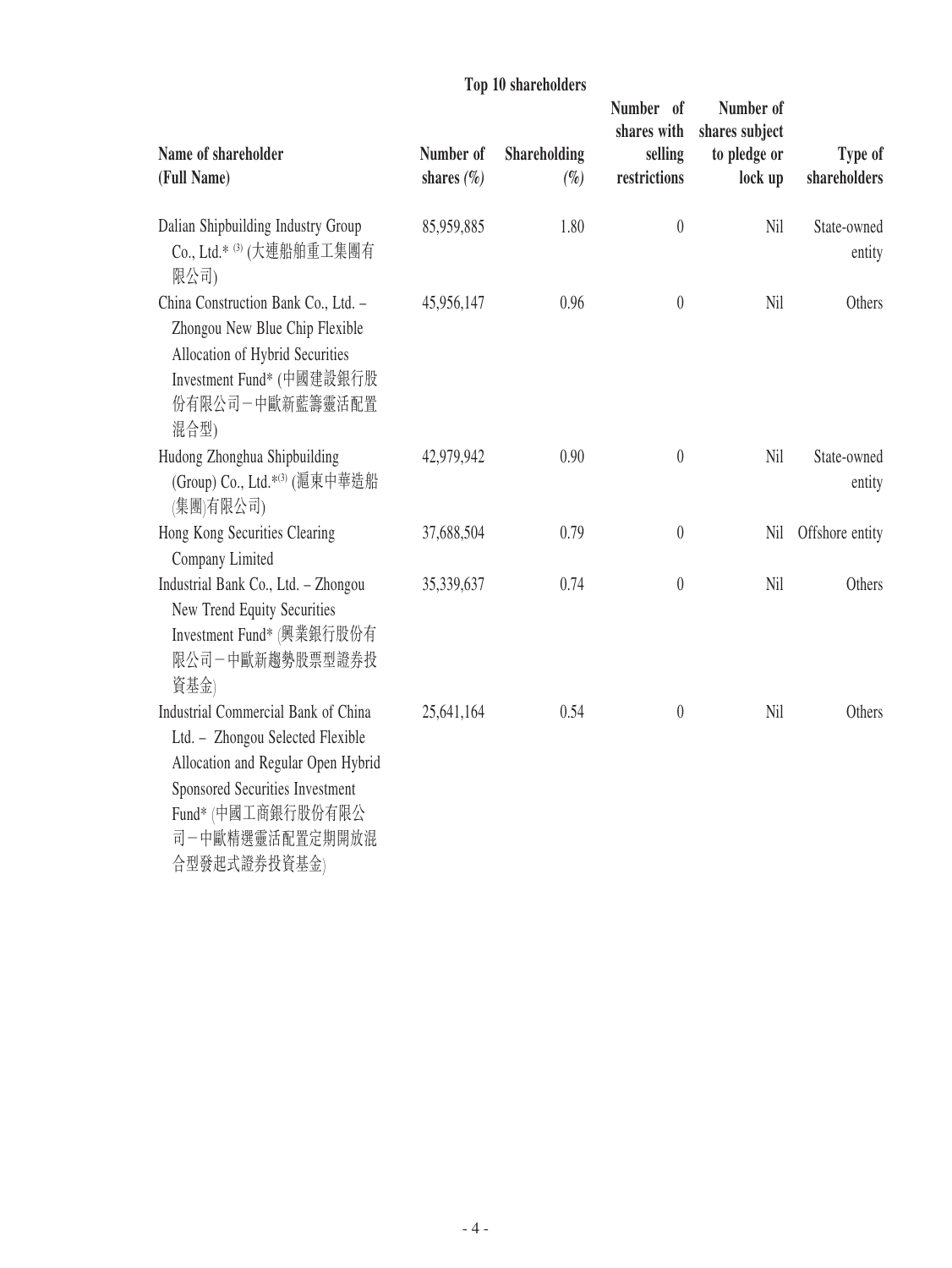| Top ten holders of shares in circulation without any selling restrictions <sup>(4)</sup><br>Number of shares in<br>circulation without<br>any selling restrictions<br>as at the end of the         |                                        |                                                 |  |
|----------------------------------------------------------------------------------------------------------------------------------------------------------------------------------------------------|----------------------------------------|-------------------------------------------------|--|
| Name of shareholder (full name)                                                                                                                                                                    | <b>Reporting Period Type of shares</b> |                                                 |  |
| China Shipping Group Company Limited*<br>(中國海運集團有限公司)                                                                                                                                              |                                        | 1,536,924,595 RMB ordinary shares               |  |
| HKSCC NOMINEES LIMITED                                                                                                                                                                             |                                        | 1,286,122,928 Overseas listed foreign<br>shares |  |
| Central Huijin Assets Management Company Ltd.*<br>(中央匯金資產管理有限責任公司)                                                                                                                                 |                                        | 92,709,700 RMB ordinary shares                  |  |
| Dalian Shipbuilding Industry Group Co., Ltd.* (大連<br>船舶重工集團有限公司)                                                                                                                                   |                                        | 85,959,885 RMB ordinary shares                  |  |
| China Construction Bank Co., Ltd. - Zhongou New<br>Blue Chip Flexible Allocation of Hybrid Securities<br>Investment Fund* (中國建設銀行股份有限公司-<br>中歐新藍籌靈活配置混合型證券投資基金)                                    |                                        | 45,956,147 RMB ordinary shares                  |  |
| Hudong Zhonghua Shipbuilding (Group) Co., Ltd.*<br>(滬東中華造船(集團)有限公司)                                                                                                                                |                                        | 42,979,942 RMB ordinary shares                  |  |
| Hong Kong Securities Clearing Company Limited                                                                                                                                                      |                                        | 37,688,504 RMB ordinary shares                  |  |
| Industrial Bank Co., Ltd. - Zhongou New Trend<br>Equity Securities Investment Fund (LOF) (興業銀<br>行股份有限公司一中歐新趨勢股票型證券投資基<br>$\hat{\mathbb{E}}(LOF))$                                                 |                                        | 35,339,637 RMB ordinary shares                  |  |
| Industrial Commercial Bank of China Ltd. - Zhongou<br>Selected Flexible Allocation and Regular Open<br>Hybrid Sponsored Securities Investment Fund*<br>(中國工商銀行股份有限公司-中歐精選靈活配置<br>定期開放混合型發起式證券投資基金) |                                        | 25,641,164 RMB ordinary shares                  |  |
| Harvest Fund - Agricultural Bank of China - Harvest<br>CSI Financial Asset Management Plan* (嘉實基<br>金-農業銀行-嘉實中證金融資產管理計劃)                                                                           |                                        | 24,879,500 RMB ordinary shares                  |  |
| GF Fund – Agricultural Bank of China – GF CSI<br>Financial Asset Management Plan* (廣發基金–<br>農業銀行-廣發中證金融資產管理計劃)                                                                                     |                                        | 24,879,500 RMB ordinary shares                  |  |
| Zhongou Fund – Agricultural Bank of China –<br>Zhongou CSI Financial Asset Management Plan*<br>(中歐基金-農業銀行-中歐中證金融資產<br>管理計劃)                                                                        |                                        | 24,879,500 RMB ordinary shares                  |  |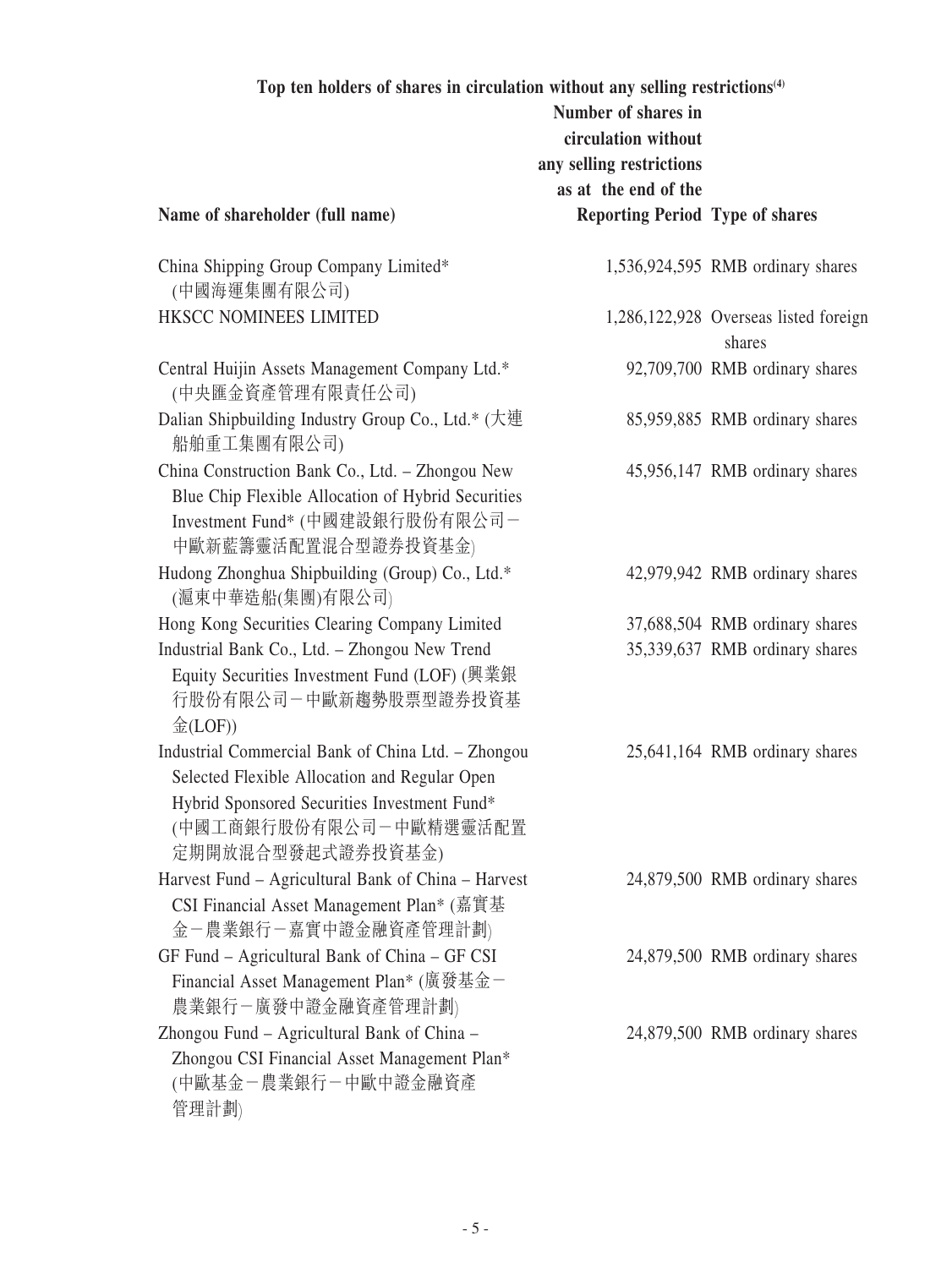#### *Notes:*

- (1) As at 31 March 2021, China COSCO SHIPPING Corporation Limited\* ("**COSCO SHIPPING**") directly holds 619,426,195 A Shares of the Company. COSCO SHIPPING is the sole shareholder of China Shipping Group Company Limited ("**China Shipping**") and therefore, COSCO SHIPPING, by itself and through its subsidiaries, is interested in 2,156,350,790 A shares of the Company in aggregate, representing approximately 45.28% of the total issued share capital of the Company as at 31 March 2021.
- (2) Dalian Shipbuilding Industry Group Co., Ltd.\* (大連船舶重工集團有限公司) and Hudong Zhonghua Shipbuilding (Group) Co., Ltd.\* (滬東中華造船(集團)有限公司) are both parties acting in concert, and their shares have been circulated since March 18, 2021.
- (3) Save as disclosed above, it is unknown whether concerted action relationship exist among the other shareholders.
- (4) Description of preferred shareholders whose voting rights have been restored and the number of shares held: Not applicable.
- **2.3 As of the end of the Reporting Period, the total number of preferred shareholders, the top ten preferred shareholders, and the top ten preferred shareholders with unrestricted shares holdings: Not applicable.**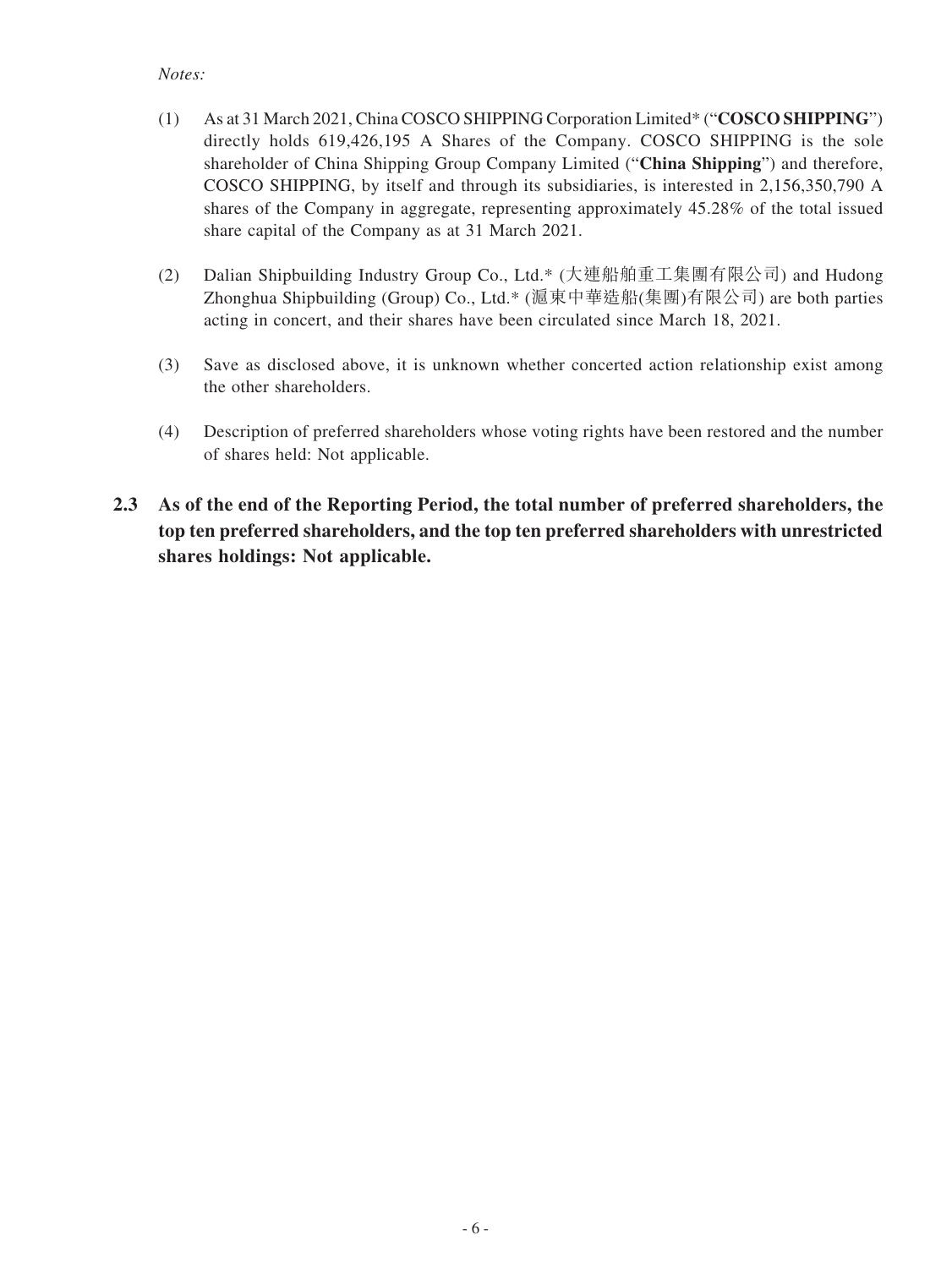### **§3 SIGNIFICANT EVENTS**

**3.1 Significant changes in the principal items and highlights in the financial statements of the Company during the Reporting Period and the reasons**

### *Summary of analysis on the Company's operating activities in the first quarter of 2021*

In the first quarter of 2021, the international oil shipping market continued to be sluggish. Due to the rebound of the COVID-19 epidemic in Europe and the United States, the lockdown measures were resumed in some countries, exacerbating the instability of the recovery of global oil demand. In the first quarter of 2021, global oil demand was approximately 95.28 million barrels per day, a decrease of 0.07% compared to the same period of 2020 and a decrease of 4.99% compared to the same period of 2019. The continuous production cut of OPEC+ weakened the seaborne oil trade volume, making the freight rates of international tankers remaining subdued. Meanwhile, tightened oil supply facilitated the destocking process. In terms of tanker supply, in the first quarter of 2021, 11 VLCCs were delivered, 23 new-building orders were placed and 2 VLCCs were demolished. As at the end of March 2021, VLCCs aged 15 years and above accounted for 24% of the VLCC fleet type globally, remaining at a historical high.

For the three months ended 31 March 2021, the average Time Charter Equivalent (TCE) of VLCC TD3C (Middle East Gulf – China) was approximately USD62 per day, representing a sharp decrease as compared to USD74,869 per day in the corresponding period of last year. The Company reduced the operating costs by lowering the voyage speed to cope with the challenges of depressed freight rates.

As of 31 March 2021, among the 41 jointly-invested LNG carriers of the Group, 38 of them were put into operation, representing a year-on-year increase of 2 LNG carriers. The LNG segment realized an investment income of RMB206 million.

For the three months ended 31 March 2021, the Group achieved a tanker utilization of 1,940.81 million tonne-days with a 33.4% year-on-year increase; a shipping volume of 39.85 million tonnes with a 2.7% year-on-year increase; a transportation turnover of 118.38 billion tonne-nautical miles with a 4.4% year-on-year decrease; operating revenue of RMB3.077 billion with a year-on-year decrease of 24.4%; operating expense of RMB2.704 billion with a year-on-year decrease of 12.0%; and net profit attributable to shareholders of the Company of RMB342 million with a year-on-year decrease of 45.5%.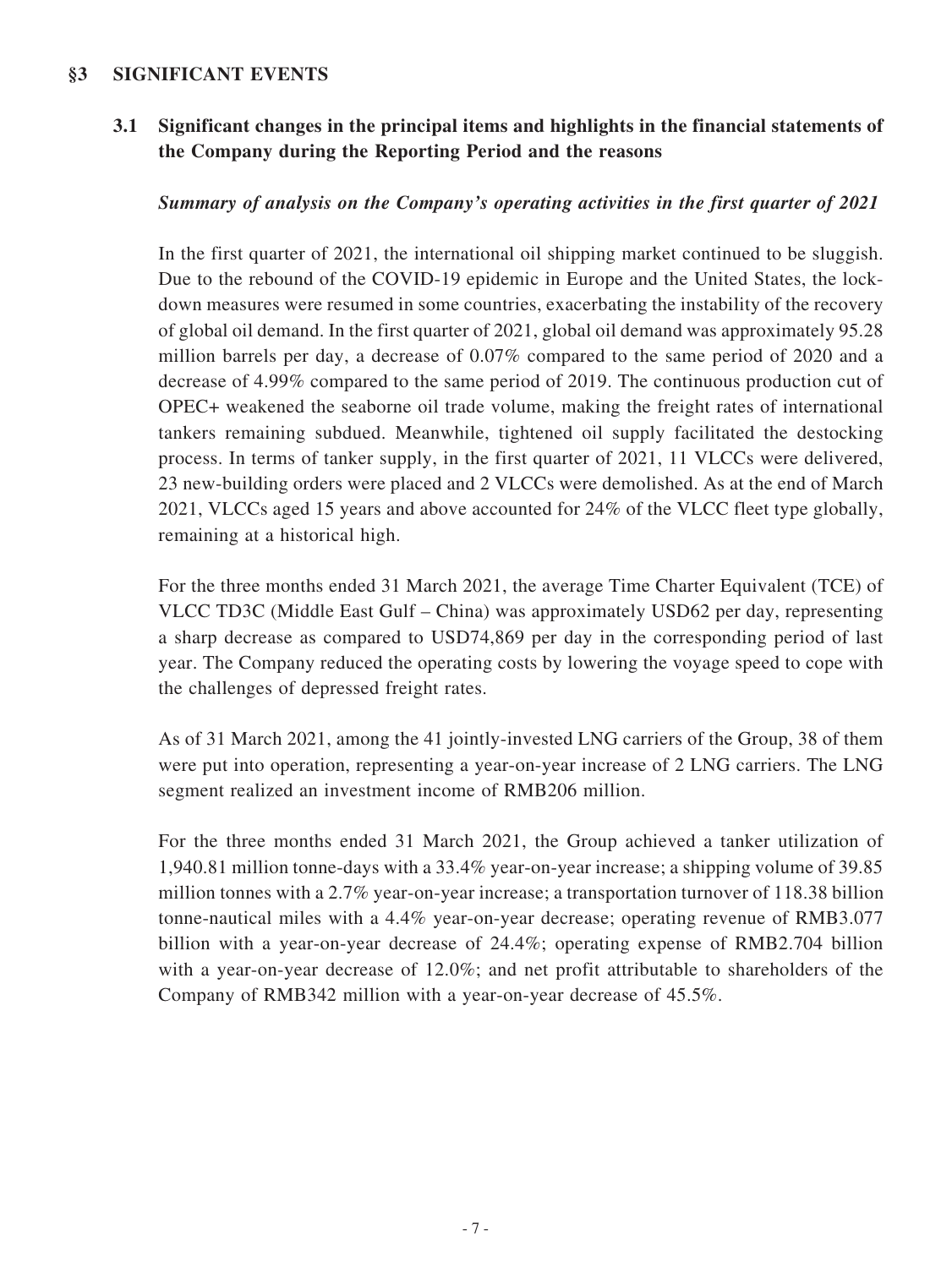*Significant changes in the principal items and highlights in the financial statements of the Company during the Reporting Period and the reasons*

#### Unit: RMB

|                            |                   |                       |                | <b>Reason for</b><br><b>Significant</b> |
|----------------------------|-------------------|-----------------------|----------------|-----------------------------------------|
| <b>Balance Sheet Item</b>  | 2021.03.31        | 2020.12.31            | Change $(\% )$ | <b>Changes</b>                          |
| Cash and cash equivalents  | 3,135,790,491.44  | 4,870,726,936.42      | $-35.62$       | Note 1                                  |
| Accounts receivable        | 1,119,026,076.45  | 655,848,759.78        | 70.62          | Note 2                                  |
| Fixed assets               | 48,531,344,930.50 | 47, 242, 523, 785. 51 | 2.73           | Note 3                                  |
| Construction in process    | 976,062,291.09    | 1,240,463,836.03      | $-21.31$       | Note 4                                  |
| Account payable            | 1,819,760,537.95  | 1,577,104,082.53      | 15.39          | Note 5                                  |
| Staff remuneration payable | 294,449,663.89    | 448,524,619.39        | $-34.35$       | Note 6                                  |
| Long-term loan             | 13,264,503,854.93 | 13,809,152,132.15     | $-3.94$        | Note 7                                  |

#### *Notes:*

- 1. Cash and cash equivalents decreased by RMB1.735 billion, or 35.62% as compared to the beginning of the year, mainly due to the payment of vessels under construction during the Reporting Period.
- 2. Accounts receivable increased by RMB463 million, or 70.62%, as compared to the beginning of the year, mainly due to the periodic increase of the balance of trade receivables during the Reporting Period.
- 3. Fixed assets increased by RMB1.289 billion, or 2.73%, as compared to the beginning of the year, mainly due to new vessels completed and put into use during the Reporting Period.
- 4. Construction in progress decreased by RMB264 million, or 21.31%, as compared to the beginning of the year, mainly due to the vessels under construction transferred into fixed assets during the Reporting Period.
- 5. Accounts payable increased by RMB242 million, or 15.39%, as compared to the beginning of the year, mainly due to the periodic increase of trade payables during the Reporting Period.
- 6. Staff remuneration payable decreased by RMB154 million, or 34.35%, as compared to the beginning of the year, mainly due to the payment of remuneration during the Reporting Period which was accrued by the end of 2020.
- 7. Long-term borrowings decreased by RMB545 million, or 3.94%, as compared to the beginning of the year, mainly due to repayment of borrowings during the Reporting Period.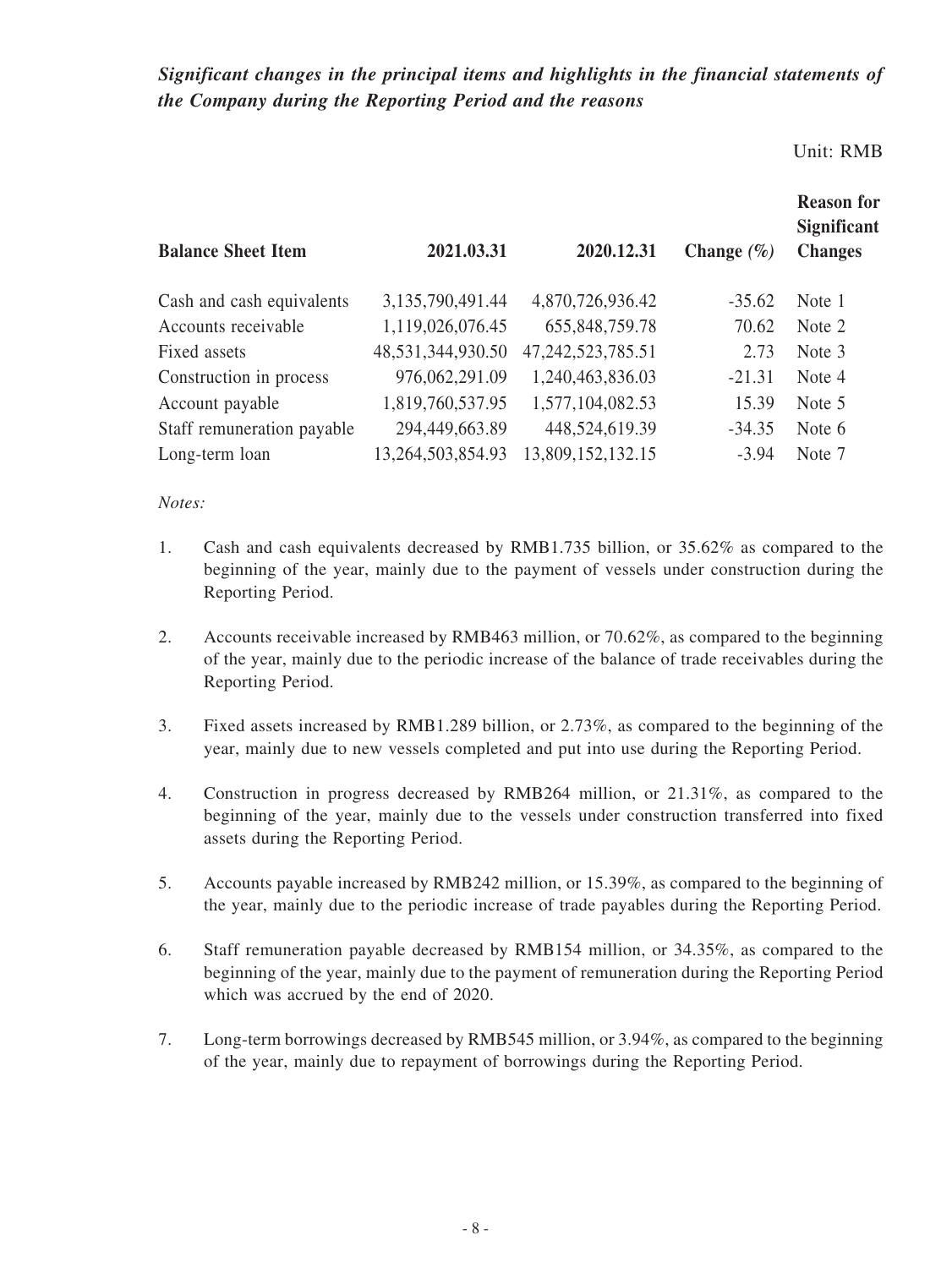| <b>Significant</b><br><b>Changes</b> |
|--------------------------------------|
| Note 8                               |
| Note 9                               |
| Note 10                              |
| Note 11                              |
| Note 12                              |
|                                      |

#### *Notes:*

- 8. Total operating revenue decreased by RMB990 million year-on-year, or 24.36%, mainly because the freight rates of the oil shipping market continued to decrease and remain low during the Reporting Period.
- 9. Operating expenses decreased by RMB367 million year-on-year, or 11.96%, mainly due to cost control by the Company during the Reporting Period.
- 10. Financial expenses decreased by RMB101 million year-on-year, or 32.70%, mainly due to a significant decrease of interest expenses during the Reporting Period which was caused by debts payment of last year.
- 11. Other gains increased by RMB264 million year-on-year, or 2,240.02%, mainly due to the grants received in relation to revenue during the Reporting Period.
- 12. Operating profit decreased by RMB285 million year-on-year, or 37.44%, mainly due to the combined effects of the continuing decrease in the freight rates of the oil shipping market, the decline in profitability and the increase of other gains during the Reporting Period.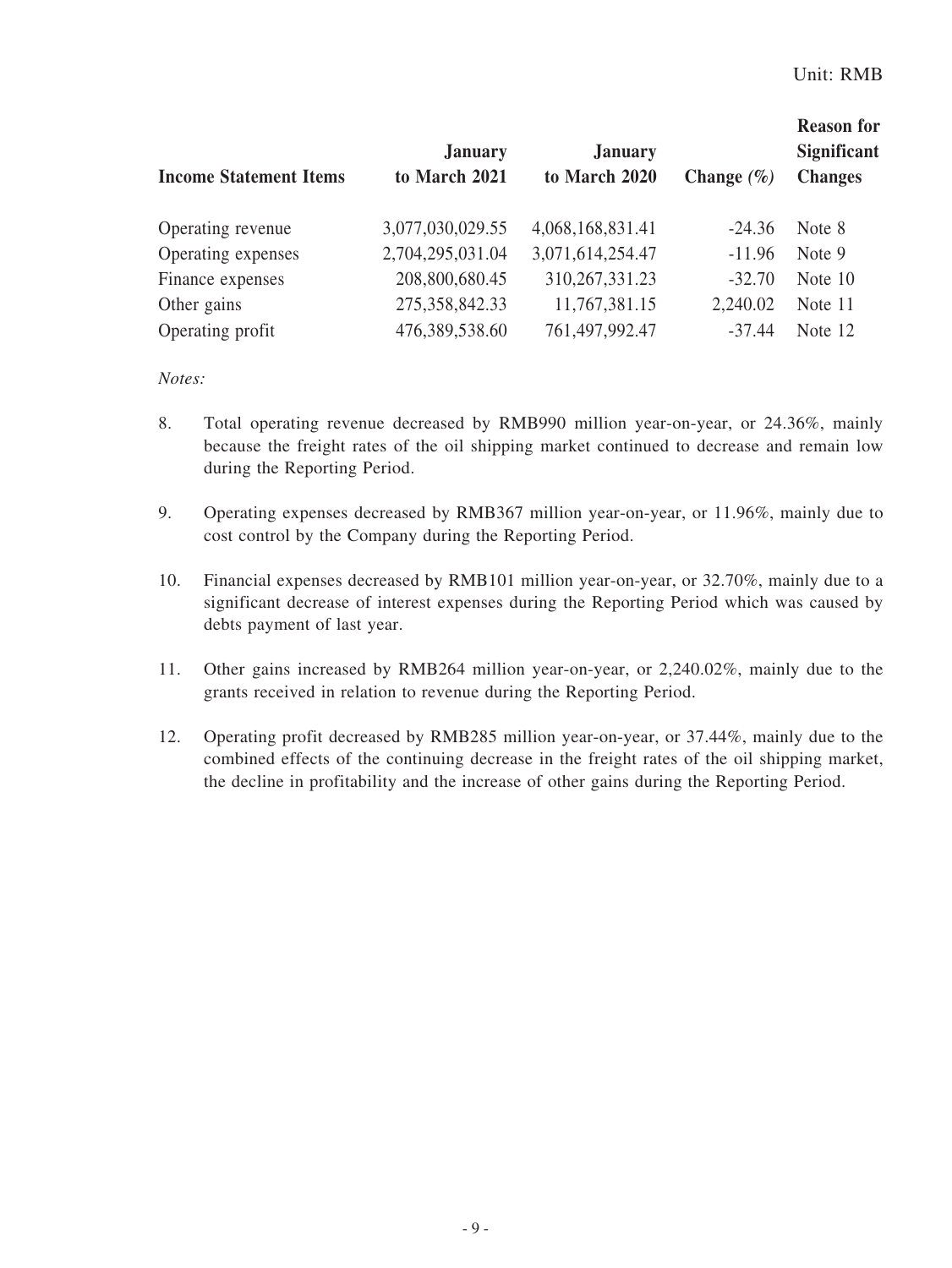| <b>Cash Flow Statement Items</b>                | For the first<br>quarter of 2021 | For the first<br>quarter of 2020 | Change $(\% )$ | <b>Reason for</b><br><b>Significant</b><br><b>Changes</b> |
|-------------------------------------------------|----------------------------------|----------------------------------|----------------|-----------------------------------------------------------|
| Net cash generated from<br>operating activities | 515,292,354.77                   | 278,915,745.01                   | 84.75          | Note 13                                                   |
| Net cash generated from<br>investing activities | $-1,714,176,479.72$              | $-682,618,995.43$                | $-151.12$      | Note 14                                                   |
| Net cash generated from<br>financing activities | $-545,822,315.95$                | 5,510,255,296.94                 | $-109.91$      | Note 15                                                   |

#### *Notes:*

- 13. Net cash generated from operating activities increased by RMB236 million year-on-year, or 84.75%, mainly due to an increase of revenue received in relation to operations during the Reporting Period.
- 14. Net cash generated from investing activities decreased by RMB1.031 billion year-on-year, or 151.12%, mainly due to an increase of the installments paid for vessels under construction during the Reporting Period.
- 15. Net cash generated from financing activities decreased by RMB6.056 billion year-on-year, or 109.91%, mainly due to the lack of non-public issuance during the Reporting Period which was carried out in the same period of last year.

### **3.2 Progress of significant events and effects thereof and analysis on solutions**

Not applicable.

### **3.3 Overdue and outstanding undertakings during the Reporting Period**

Not applicable.

### **3.4 Warning on any potential loss in accumulated net profit for the period from the beginning of the year to the end of the next Reporting Period or any material change from the corresponding period of last year and the reason thereof**

Not applicable.

Company name **COSCO SHIPPING Energy Transportation Co., Ltd.** Legal representative **Mr. Liu Hanbo** Date 2021.4.29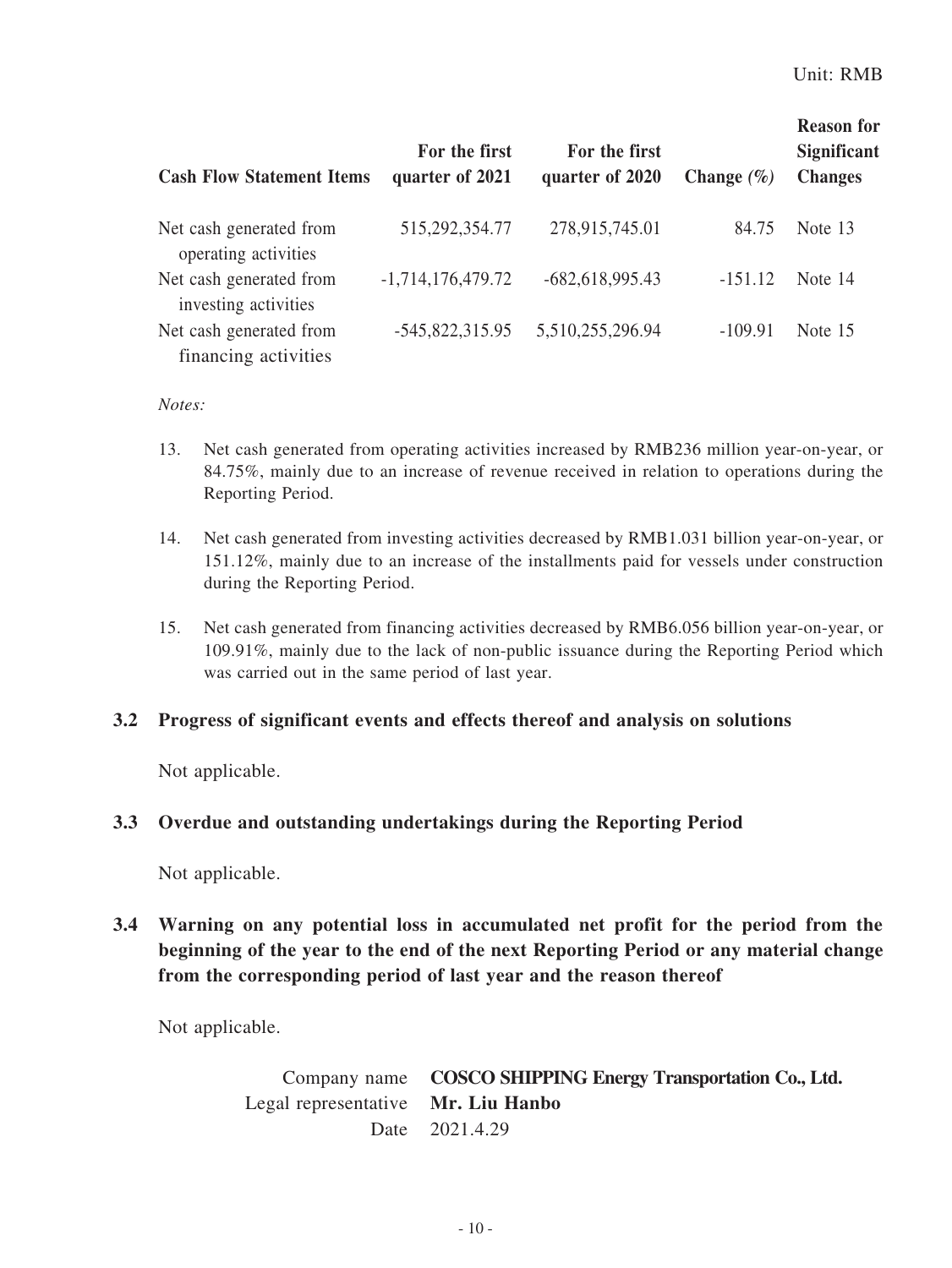## **§4 APPENDIX**

### **Consolidated Balance Sheet**

| <b>Items</b>                                | 31 March 2021<br>RMB  | <b>31 December 2020</b><br>RMB |
|---------------------------------------------|-----------------------|--------------------------------|
| <b>Current assets</b>                       |                       |                                |
| Cash and cash equivalents                   | 3,135,790,491.44      | 4,870,726,936.42               |
| Notes receivable                            | 23,300,378.77         | 12,660,000.00                  |
| Accounts receivable                         | 1,119,026,076.45      | 655,848,759.78                 |
| Prepayments                                 | 302,987,891.60        | 320, 255, 103.65               |
| Other receivables                           | 184, 124, 654. 35     | 156,293,181.35                 |
| Including: Dividends receivable             | 14,461,803.19         |                                |
| Inventory                                   | 898,930,477.39        | 859,472,043.87                 |
| Contract assets                             | 593,953,473.44        | 632,042,903.68                 |
| Non-current assets maturing within one year | 38,560,800.72         | 38,560,800.72                  |
| Other current assets                        | 299, 344, 835. 48     | 333, 613, 767. 26              |
| <b>Total current assets</b>                 | 6,596,019,079.64      | 7,879,473,496.73               |
| <b>Non-current assets</b>                   |                       |                                |
| Long-term receivables                       | 1,313,105,793.04      | 1,245,027,131.90               |
| Long-term equity investment                 | 6,300,672,268.48      | 6,058,683,769.05               |
| Investment in other equity instruments      | 531,927,167.40        | 462,316,968.81                 |
| Investment properties                       | 10,386,872.00         | 10,386,872.00                  |
| <b>Fixed assets</b>                         | 48,531,344,930.50     | 47, 242, 523, 785. 51          |
| Construction in progress                    | 976,062,291.09        | 1,240,463,836.03               |
| Right-of-use assets                         | 1,553,233,782.31      | 1,647,628,385.90               |
| Intangible assets                           | 46,910,156.46         | 47,674,696.92                  |
| Goodwill                                    | 73,324,705.01         | 73,324,705.01                  |
| Long-term deferred expenses                 | 8,755,895.33          | 9,577,045.68                   |
| Deferred income tax asset                   | 42,801,886.11         | 42,775,830.91                  |
| <b>Total non-current assets</b>             | 59, 388, 525, 747. 73 | 58,080,383,027.72              |
| <b>Total assets</b>                         | 65,984,544,827.37     | 65,959,856,524.45              |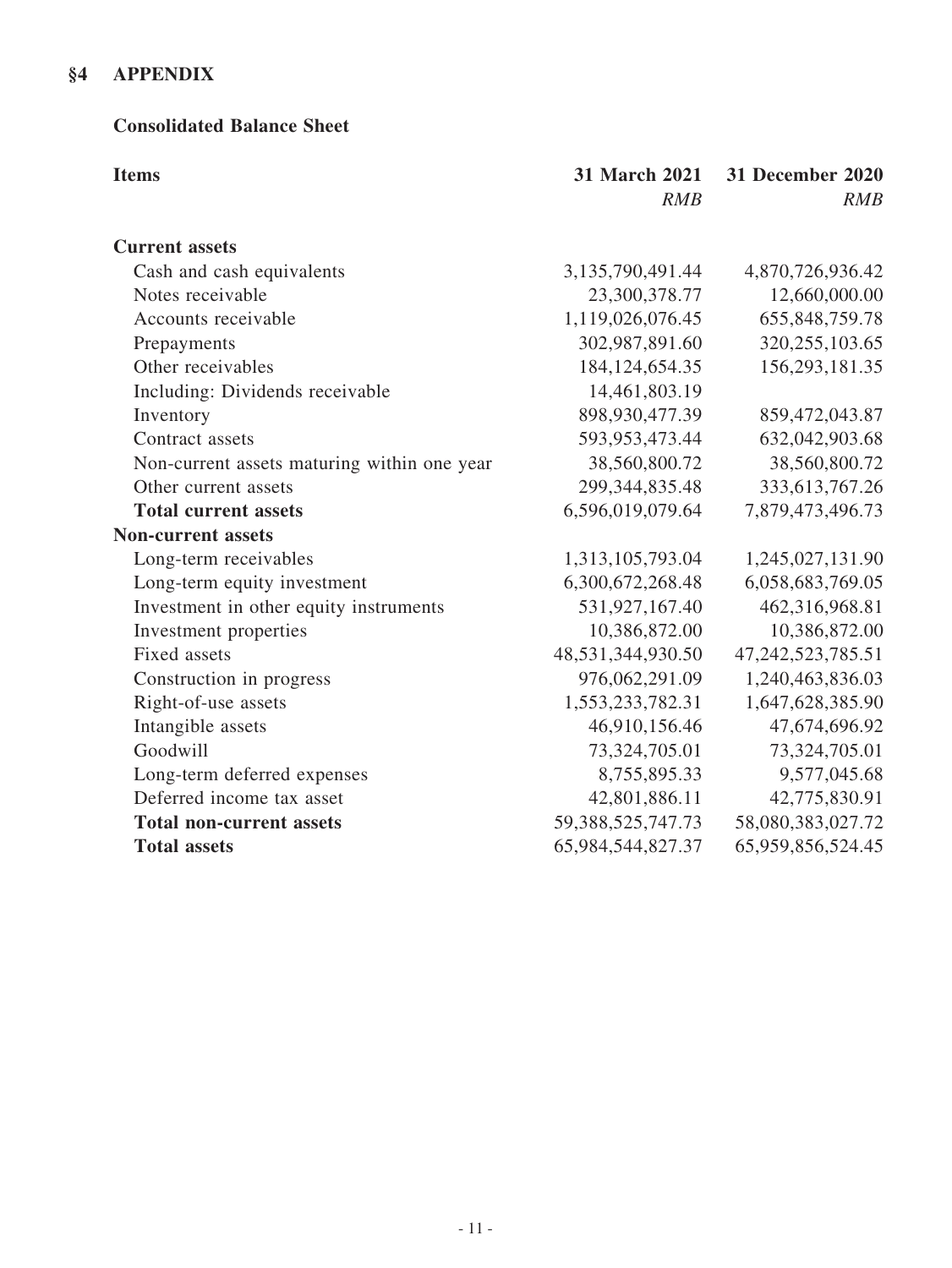| <b>Items</b>                                     | 31 March 2021        | <b>31 December 2020</b> |
|--------------------------------------------------|----------------------|-------------------------|
|                                                  | RMB                  | RMB                     |
| <b>Current liabilities</b>                       |                      |                         |
| Short-term borrowings                            | 3,919,037,893.10     | 4,269,809,704.96        |
| Notes payable                                    |                      | 33,000,000.00           |
| Accounts payable                                 | 1,819,760,537.95     | 1,577,104,082.53        |
| <b>Contract liabilities</b>                      | 46,469,740.93        | 18,823,664.12           |
| Staff remuneration payable                       | 294,449,663.89       | 448,524,619.39          |
| Taxes payable                                    | 66,225,032.81        | 59,073,718.98           |
| Other payables                                   | 746,038,931.27       | 704, 207, 501. 73       |
| Including: Interests payable                     | 145, 116, 516. 48    | 114,989,529.87          |
| Non-current liabilities maturing within one year | 2,902,011,889.51     | 2,782,298,881.16        |
| <b>Total current liabilities</b>                 | 9,793,993,689.46     | 9,892,842,172.87        |
| <b>Non-current liabilities</b>                   |                      |                         |
| Long-term borrowings                             | 13,264,503,854.93    | 13,809,152,132.15       |
| Bonds payable                                    | 2,496,414,271.59     | 2,495,823,858.94        |
| Lease liabilities                                | 1,629,300,061.20     | 1,699,996,007.57        |
| Long-term payables                               | 1,018,750,469.70     | 977,192,999.08          |
| Long-term staff remuneration payable             | 186,310,951.38       | 179,503,752.48          |
| Deferred income tax liabilities                  | 493,774,897.27       | 455,016,824.72          |
| Other non-current liabilities                    | 777,196,162.96       | 847,983,407.02          |
| <b>Total non-current liabilities</b>             | 19,866,250,669.03    | 20,464,668,981.96       |
| <b>Total liabilities</b>                         | 29,660,244,358.49    | 30, 357, 511, 154.83    |
| Owners' equity (or shareholders' equity)         |                      |                         |
| Paid in capital (or share capital)               | 4,762,691,885.00     | 4,762,691,885.00        |
| Capital reserve                                  | 11,926,660,401.10    | 11,926,660,401.10       |
| Other comprehensive income                       | -417,595,648.01      | $-512,922,310.53$       |
| Specific reserve                                 | 35,735,898.06        | 12,988,973.49           |
| Surplus reserve                                  | 2,877,436,346.44     | 2,877,436,346.44        |
| Undistributed profit                             | 15,897,623,399.76    | 15,554,972,232.65       |
| Total equity attributable to owners of the       |                      |                         |
| parent company (or shareholders' equity)         | 35,082,552,282.35    | 34, 621, 827, 528. 15   |
| Minority interests                               | 1,241,748,186.53     | 980, 517, 841. 47       |
| Total owners' equity (or shareholders' equity)   | 36, 324, 300, 468.88 | 35,602,345,369.62       |
| Total liabilities and owners' equity (or         |                      |                         |
| shareholders' equity)                            | 65,984,544,827.37    | 65,959,856,524.45       |
|                                                  |                      |                         |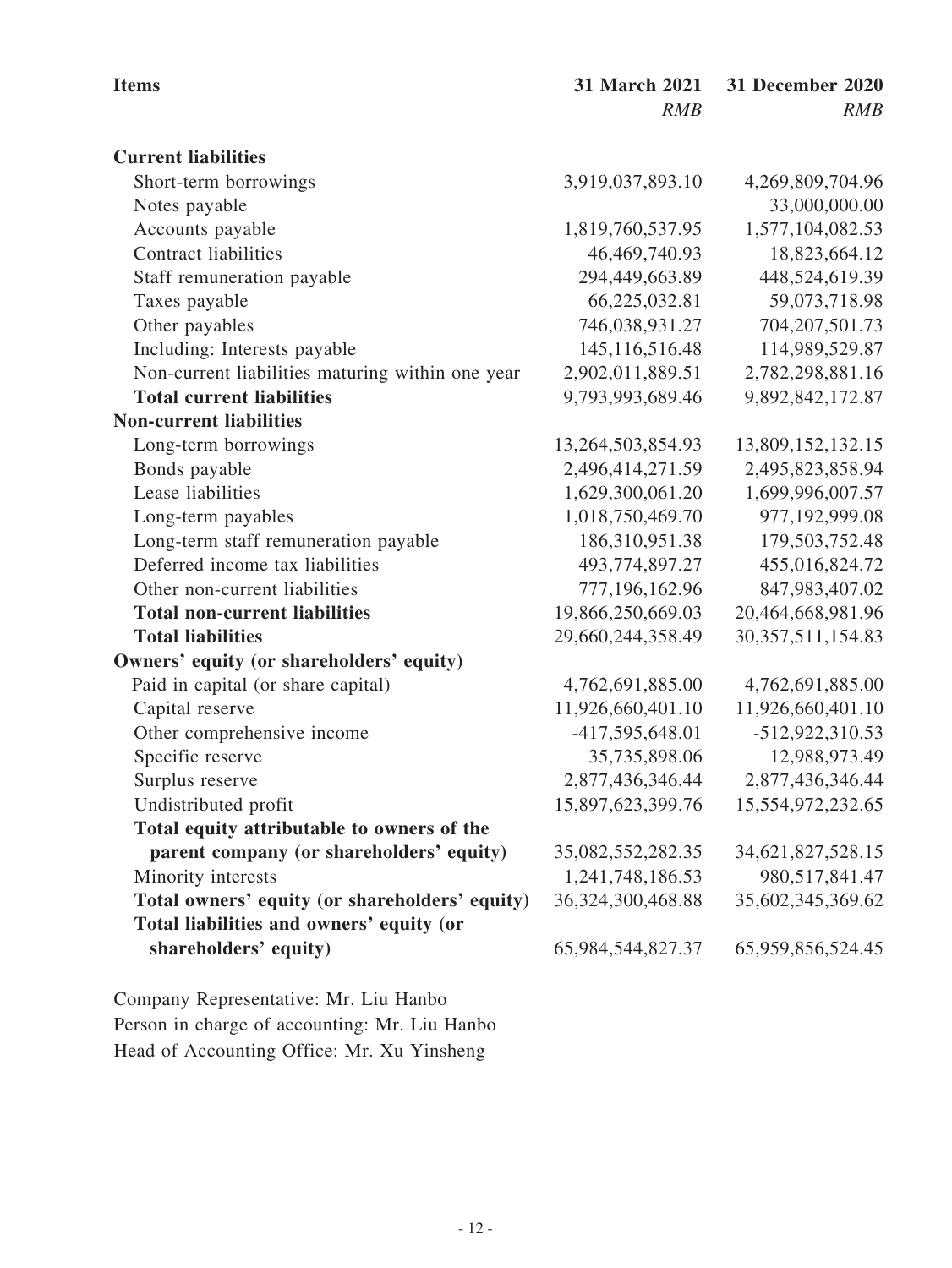# **Balance Sheet of the Company**

| <b>Items</b>                                     | 31 March 2021<br>RMB | <b>31 December 2020</b><br>RMB |
|--------------------------------------------------|----------------------|--------------------------------|
| <b>Current assets</b>                            |                      |                                |
| Cash and cash equivalents                        | 494, 982, 752. 16    | 1,671,381,778.22               |
| Notes receivable                                 | 23,300,378.77        | 12,660,000.00                  |
| Accounts receivable                              | 486,885,688.97       | 212,823,973.54                 |
| Prepayments                                      | 311,850,853.82       | 116,220,865.94                 |
| Other receivables                                | 1,621,886,221.55     | 1,552,681,316.48               |
| Including: Dividends receivable                  | 805,693,246.95       | 800,437,980.50                 |
| Inventory                                        | 281,250,817.76       | 325, 137, 231. 11              |
| Contractual assets                               | 88,400,355.98        | 180,459,410.63                 |
| Non-current assets maturing within one year      |                      | 799,887,491.00                 |
| Other current assets                             |                      | 27,853,738.45                  |
| <b>Total current assets</b>                      | 3,308,557,069.01     | 4,899,105,805.37               |
| <b>Non-current assets</b>                        |                      |                                |
| Long-term equity investment                      | 21,138,909,271.21    | 20,739,802,468.98              |
| Investment properties                            | 170,421,096.00       | 170,421,096.00                 |
| Fixed assets                                     | 12,928,602,648.93    | 13, 121, 996, 585. 28          |
| Construction in progress                         | 144,898,114.70       | 105, 109, 587. 53              |
| Intangible assets                                | 3,460,912.58         | 3,695,992.83                   |
| Other non-current assets                         | 2,678,396,167.00     | 1,141,857,500.00               |
| <b>Total non-current assets</b>                  | 37,064,688,210.42    | 35,282,883,230.62              |
| <b>Total assets</b>                              | 40,373,245,279.43    | 40,181,989,035.99              |
| <b>Current liabilities</b>                       |                      |                                |
| Short-term borrowings                            |                      | 33,000,000.00                  |
| Notes payable                                    | 503,023,127.06       | 493, 844, 747. 56              |
| Contract liability                               | 26,947,232.37        | 1,991,918.35                   |
| Staff remuneration payable                       | 191,446,967.20       | 285,389,768.22                 |
| Taxes payable                                    | 15,994,474.03        | 2,613,724.47                   |
| Other payables                                   | 3,538,883,360.50     | 3,258,068,073.83               |
| Including: Interests payable                     | 71,632,373.70        | 40,721,813.60                  |
| Non-current liabilities maturing within one year |                      | 318,000,000.00                 |
| <b>Total current liabilities</b>                 | 4,276,295,161.16     | 4,392,908,232.43               |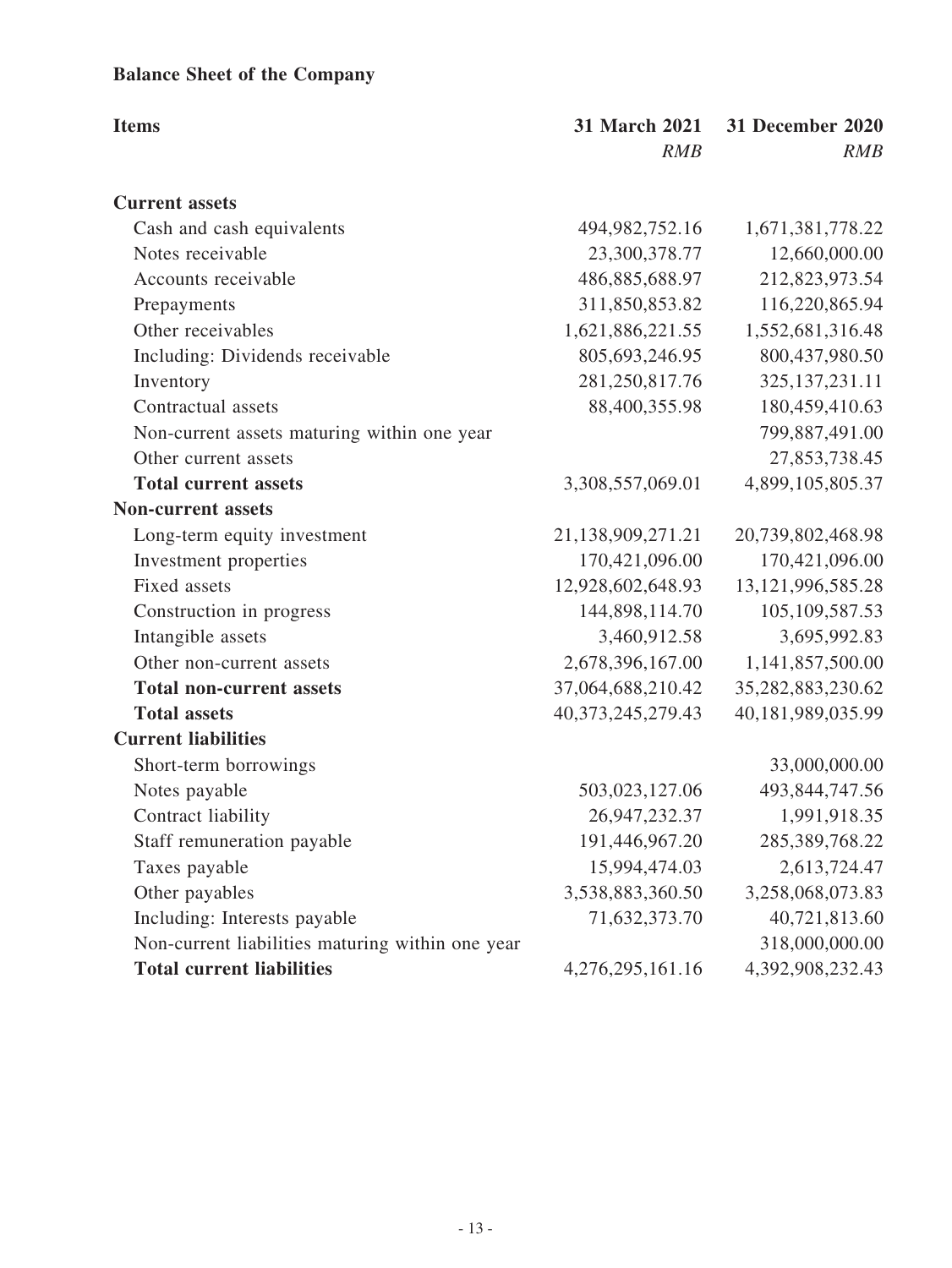| <b>Items</b>                                   | 31 March 2021         | 31 December 2020  |
|------------------------------------------------|-----------------------|-------------------|
|                                                | <i>RMB</i>            | <b>RMB</b>        |
| <b>Non-current liabilities</b>                 |                       |                   |
| Long-term borrowings                           | 108,000,000.00        | 90,000,000.00     |
| Bonds payable                                  | 2,496,414,271.59      | 2,495,823,858.94  |
| Long-term staff remuneration payable           | 50,426,798.73         | 48,721,066.20     |
| Deferred income tax liabilities                | 189,065,834.62        | 189,065,834.62    |
| <b>Total non-current liabilities</b>           | 2,843,906,904.94      | 2,823,610,759.76  |
| <b>Total liabilities</b>                       | 7,120,202,066.10      | 7,216,518,992.19  |
| Owners' equity (or shareholders' equity)       |                       |                   |
| Paid in capital (or share capital)             | 4,762,691,885.00      | 4,762,691,885.00  |
| Capital reserve                                | 12, 172, 932, 579. 97 | 12,171,031,037.47 |
| Other comprehensive income                     | 132,426,894.78        | 132,426,894.78    |
| Special reserves                               | 18, 567, 478. 35      | 1,875,543.39      |
| Surplus reserve                                | 2,877,436,346.44      | 2,877,436,346.44  |
| Undistributed profit                           | 13,288,988,028.79     | 13,020,008,336.72 |
| Total owners' equity (or shareholders' equity) | 33, 253, 043, 213. 33 | 32,965,470,043.80 |
| Total liabilities and owners' equity (or       |                       |                   |
| shareholders' equity)                          | 40, 373, 245, 279. 43 | 40,181,989,035.99 |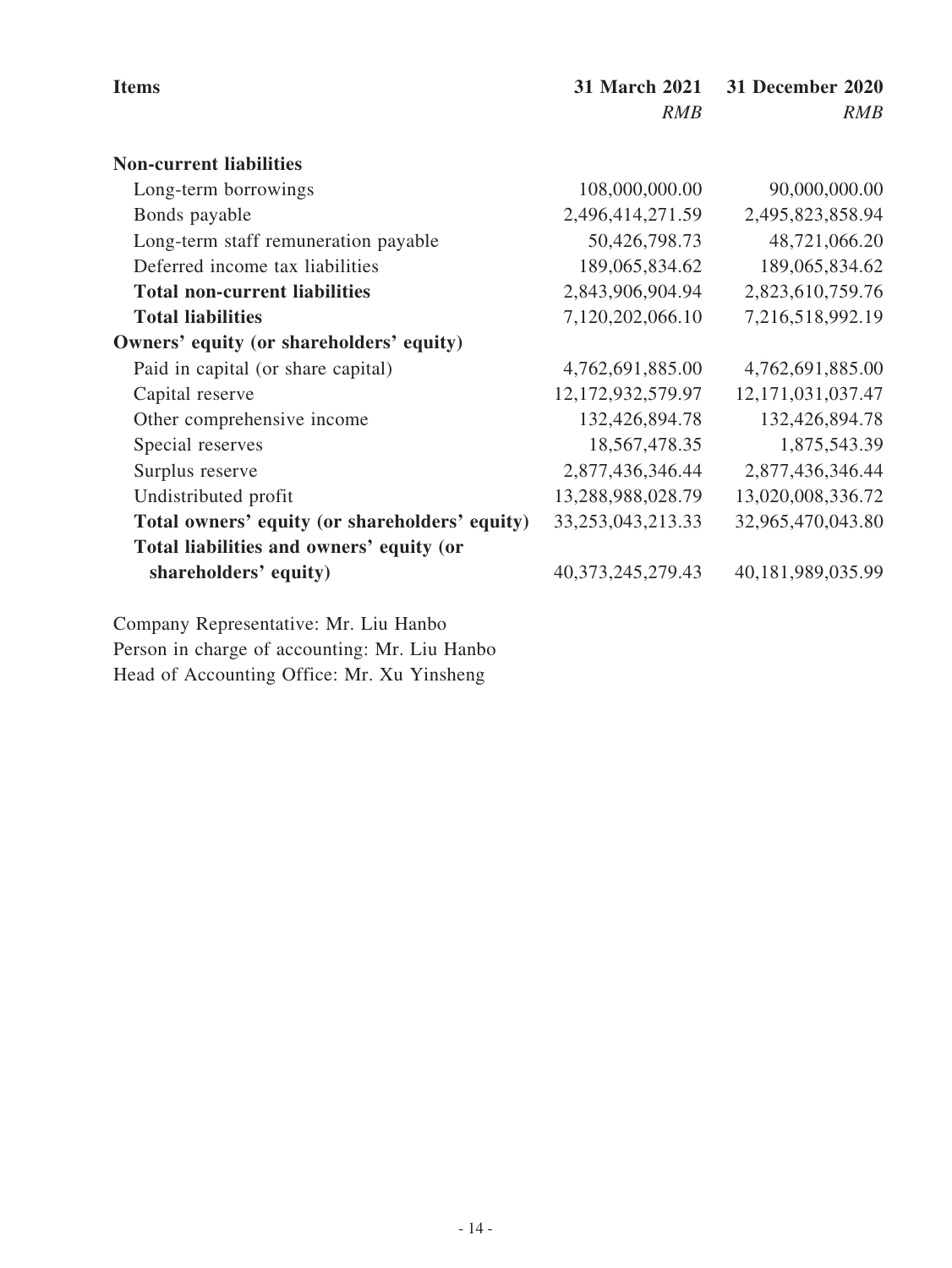## **Consolidated Income Statement**

| <b>Items</b> |                                              | <b>January-March</b><br>2021 | <b>January-March</b><br>2020 |
|--------------|----------------------------------------------|------------------------------|------------------------------|
|              |                                              | RMB                          | <b>RMB</b>                   |
|              | 1. Total operating revenue                   | 3,077,030,029.55             | 4,068,168,831.41             |
|              | Including: Operating revenue                 | 3,077,030,029.55             | 4,068,168,831.41             |
|              | 2. Total operating expense                   | 3,118,601,241.99             | 3,553,482,970.78             |
|              | Including: Operating expense                 | 2,704,295,031.04             | 3,071,614,254.47             |
|              | Business taxes and other surcharges          | 12,842,389.40                | 21,597,424.98                |
|              | Sales expenses                               | 5,811,818.04                 | 12,348,895.38                |
|              | Administrative expenses                      | 186,506,765.50               | 135,361,649.93               |
|              | R&D expenses                                 | 344,557.56                   | 2,293,414.79                 |
|              | Financial expenses                           | 208,800,680.45               | 310, 267, 331. 23            |
|              | Including: Interest expenses                 | 215,232,642.80               | 324,557,033.06               |
|              | Interest income                              | 16,143,612.77                | 27,370,082.87                |
|              | Add: Other gains                             | 275,358,842.33               | 11,767,381.15                |
|              | Investment income ("-" for investment        |                              |                              |
|              | loss)                                        | 241,988,499.43               | 235,224,086.91               |
|              | Including: Investment income from            |                              |                              |
|              | associates and joint ventures                | 241,988,499.43               | 235,224,086.91               |
|              | Credit impairment losses ("-" for loss)      | 4,692.24                     | $-179,336.22$                |
|              | Assets impairment loss ("-" for loss)        | 8,730.15                     |                              |
|              | Asset disposal proceeds ("-" for loss)       | 599,986.89                   |                              |
|              | 3. Operating profit ("-" for operating loss) | 476,389,538.60               | 761,497,992.47               |
|              | Add: Non-operating revenue                   | 24,860.43                    | 1,275,218.78                 |
|              | Less: Non-operating expenses                 | 5,575.34                     | 32,280.88                    |
|              | 4. Total profit ("-" for gross loss)         | 476,408,823.69               | 762,740,930.37               |
|              | Less: Income tax                             | 73,376,767.01                | 87,605,705.93                |
|              | 5. Net profit ("-" for net loss)             | 403,032,056.68               | 675, 135, 224. 44            |
| (1)          | Classified by sustainability                 |                              |                              |
|              | a. Net profit from continuing operations     |                              |                              |
|              | $($ "-" for net loss)                        | 403,032,056.68               | 675, 135, 224. 44            |
| (2)          | Classified by ownership                      |                              |                              |
|              | a. Net profit attributable to equity holders |                              |                              |
|              | of company ("-" for net loss)                | 342, 651, 167. 11            | 628,874,194.09               |
|              | b. Net profit attributable to minority       |                              |                              |
|              | shareholders                                 | 60,380,889.57                | 46,261,030.35                |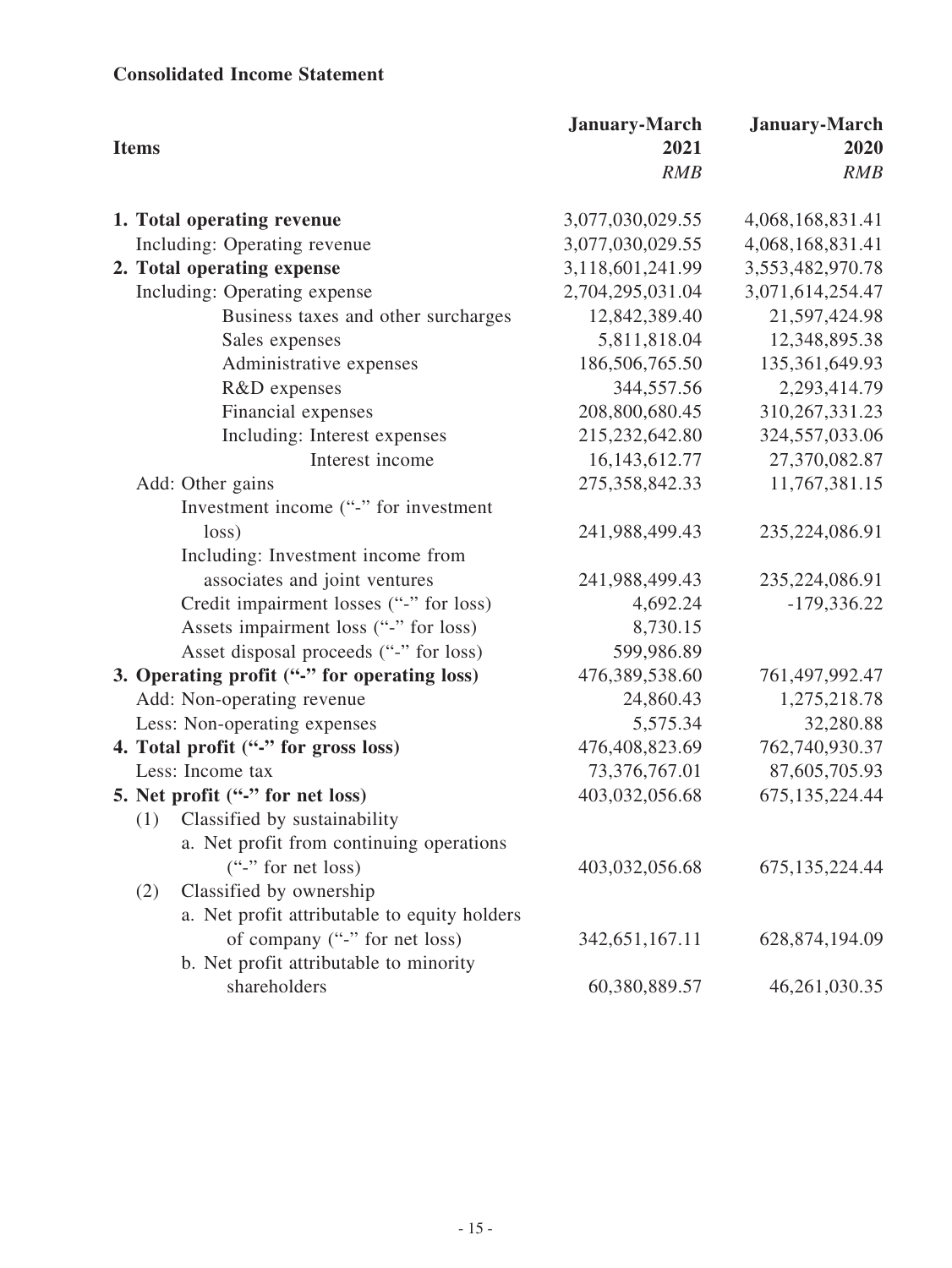| <b>Items</b>                                                                                                                          | <b>January-March</b><br>2021<br>RMB | January-March<br>2020<br><b>RMB</b> |
|---------------------------------------------------------------------------------------------------------------------------------------|-------------------------------------|-------------------------------------|
| 6. Other comprehensive income after tax, net<br>Other comprehensive income after tax<br>attributable to owners of the parent company, | 220, 537, 858. 23                   | $-164,641,235.06$                   |
| net                                                                                                                                   | 95,326,662.52                       | 8,212,880.40                        |
| (1)<br>Other comprehensive income that may<br>not be subsequently reclassified into                                                   |                                     |                                     |
| profit or                                                                                                                             | 26,625,900.96                       | $-20,777,031.53$                    |
| a. Changes in fair value of other equity<br>Other comprehensive income that will<br>(2)<br>be subsequently reclassified into          | 26,625,900.96                       | $-20,777,031.53$                    |
| profit or loss<br>a. Other comprehensive income that<br>will be subsequently reclassified<br>into profit or loss under equity         | 68,700,761.56                       | 28,989,911.93                       |
| method                                                                                                                                | $-6,614,871.20$                     | $-1,943,115.55$                     |
| b. Reserves for cash flows hedges<br>c. Exchange difference on translation<br>of financial statements in foreign                      | 71,036,317.83                       | $-102,367,930.74$                   |
| currency                                                                                                                              | 4,279,314.93                        | 133,300,958.22                      |
| Other comprehensive income after tax                                                                                                  |                                     |                                     |
| attributable to minority shareholders, net                                                                                            | 125, 211, 195. 71                   | $-172,854,115.46$                   |
| 7. Total comprehensive income<br>Total comprehensive income attributable<br>(1)                                                       | 623,569,914.91                      | 510,493,989.38                      |
| to owners of parent company<br>Total comprehensive income attributable<br>(2)                                                         | 437,977,829.63                      | 637,087,074.49                      |
| to minority shareholders                                                                                                              | 185,592,085.28                      | $-126,593,085.11$                   |
| 8. Earnings per share                                                                                                                 |                                     |                                     |
| Basic earnings per share<br>(1)                                                                                                       |                                     |                                     |
| (RMB per share)                                                                                                                       | 0.0719                              | 0.1560                              |
| Diluted earnings per share<br>(2)<br>(RMB per share)                                                                                  | 0.0719                              | 0.1560                              |
| Company Representative: Mr. Liu Hanbo                                                                                                 |                                     |                                     |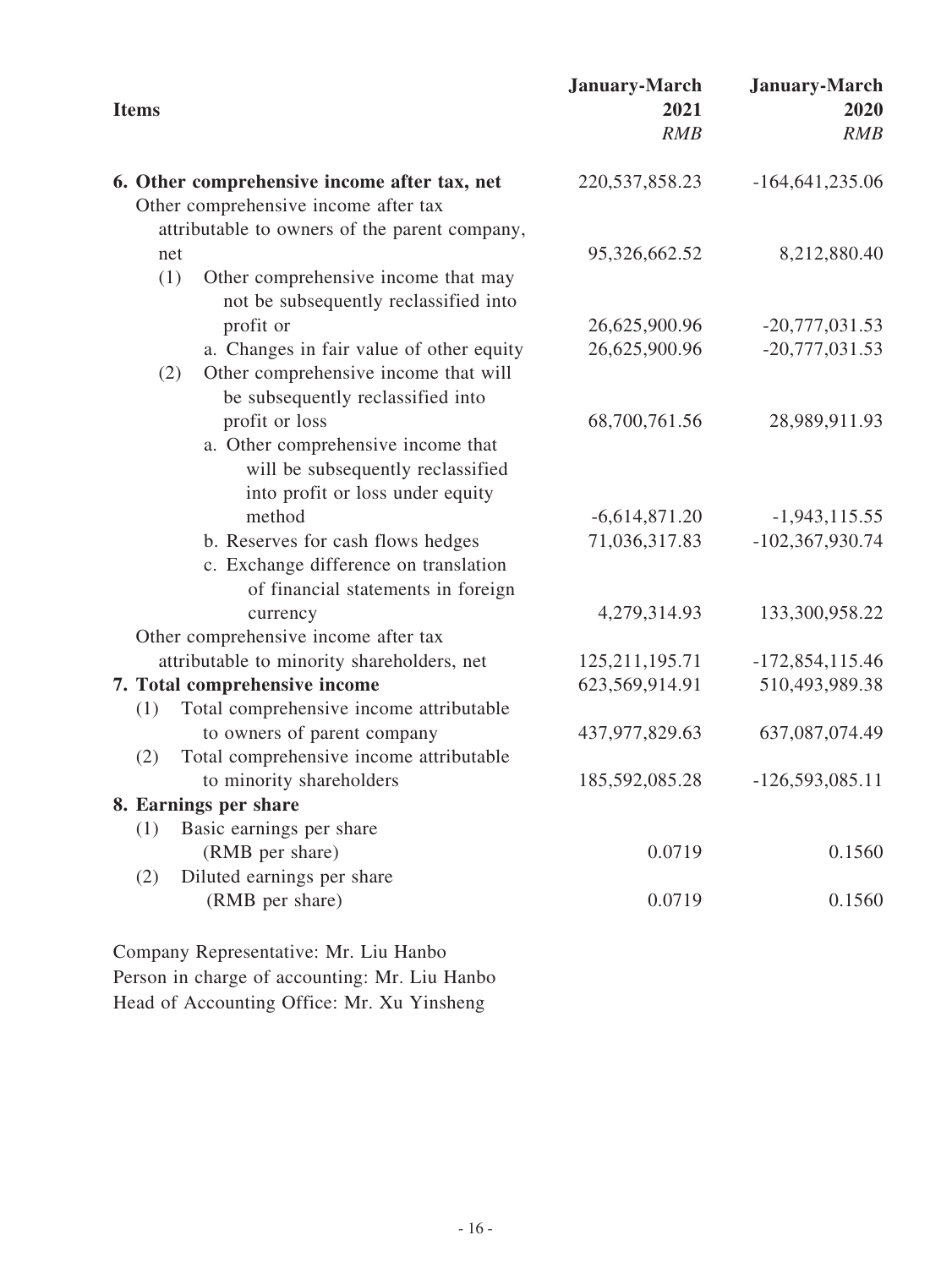# **Income Statement of the Company**

| <b>Items</b>                                      | <b>January-March</b><br>2021 | <b>January-March</b><br>2020 |
|---------------------------------------------------|------------------------------|------------------------------|
|                                                   | RMB                          | RMB                          |
| 1. Operating revenue                              | 1,044,319,519.73             | 179,900,247.19               |
| Less: Operating expenses                          | 810,382,770.02               | 148,317,796.09               |
| Business taxes and other surcharges               | 2,119,641.05                 | 844,162.10                   |
| Sales expenses                                    | 5,811,818.04                 | 8,576,485.67                 |
| Administrative expenses                           | 126,465,518.75               | 71,625,738.27                |
| R&D expenses                                      | 344,557.56                   | 2,293,414.79                 |
| Financial expenses                                | 34,163,659.98                | 66,629,899.10                |
| Including: Interests expenses                     | 37,406,965.28                | 56,632,298.04                |
| Interests income                                  | 1,562,037.89                 | 6,245,681.13                 |
| Add: Other gains                                  | 27,554,044.24                |                              |
| Investment income ("-" for investment             |                              |                              |
| loss)                                             | 176,394,093.50               | 194,795,598.03               |
| Including: Investment income from                 |                              |                              |
| associates and joint ventures                     | 159, 194, 644. 91            | 118,910,271.88               |
| 2. Operating profit ("-" for operating loss)      | 268,979,692.07               | 76,408,349.20                |
| Add: Non-operating revenue                        |                              | 60,000.00                    |
| 3. Total profit ("-" for gross loss)              | 268,979,692.07               | 76,468,349.20                |
| 4. Net profit ("-" for net loss)                  | 268,979,692.07               | 76,468,349.20                |
| Net profit from continuing operations ("-"<br>(1) |                              |                              |
| for net loss)                                     | 268,979,692.07               | 76,468,349.20                |
| 5. Total comprehensive income                     | 268,979,692.07               | 76,468,349.20                |
| 6. Earnings per share                             |                              |                              |
| (1)<br>Basic earnings per share (RMB per share)   | 0.0565                       | 0.0190                       |
| Diluted earnings per share (RMB per<br>(2)        |                              |                              |
| share)                                            | 0.0565                       | 0.0190                       |
|                                                   |                              |                              |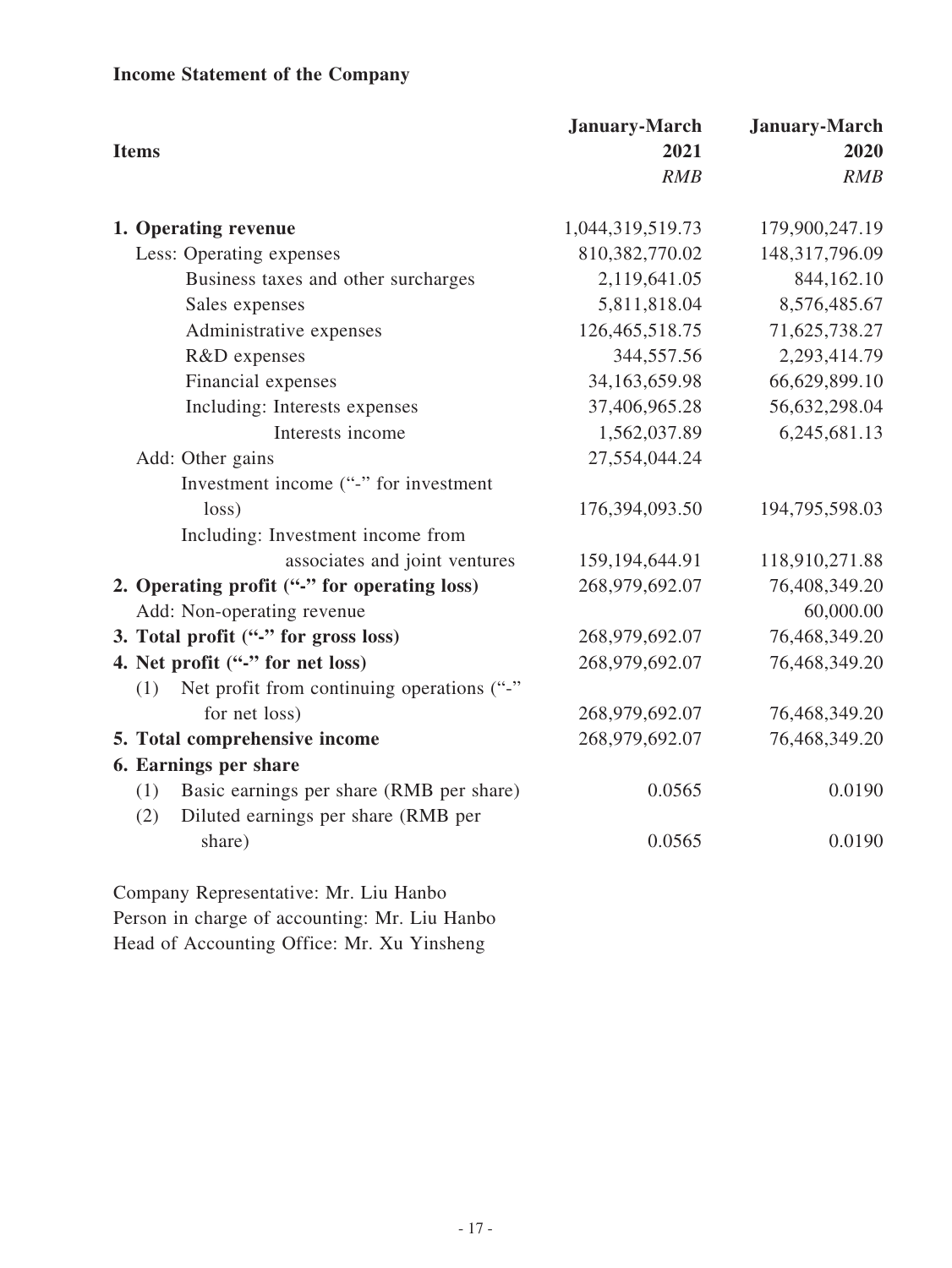## **Consolidated Cash Flow Statement**

| <b>Items</b>                                | <b>January-March</b><br>2021<br>RMB | <b>January-March</b><br>2020<br>RMB |
|---------------------------------------------|-------------------------------------|-------------------------------------|
| 1. Cash flows from operating activities     |                                     |                                     |
| Cash received from sales of goods and       |                                     |                                     |
| provision of services                       | 2,730,635,962.17                    | 3,236,721,933.56                    |
| Cash received from tax rebates              | 148,636,663.38                      | 30,826,911.37                       |
| Cash received from other related operating  |                                     |                                     |
| activities                                  | 399,813,794.45                      | 285,511,107.45                      |
| Subtotal of cash inflow from operating      |                                     |                                     |
| activities                                  | 3,279,086,420.00                    | 3,553,059,952.38                    |
| Cash paid for goods and services            | 2,120,968,869.51                    | 2,342,426,346.72                    |
| Cash paid to or on behalf of employees      | 520,138,984.85                      | 559,090,010.07                      |
| Taxes paid                                  | 79,143,329.91                       | 153,602,180.67                      |
| Other cash paid relating to operating       |                                     |                                     |
| activities                                  | 43,542,880.96                       | 219,025,669.91                      |
| Subtotal of cash outflow from operating     |                                     |                                     |
| activities                                  | 2,763,794,065.23                    | 3,274,144,207.37                    |
| Net cash flows from operating activities    | 515,292,354.77                      | 278,915,745.01                      |
| 2. Cash flows from investing activities     |                                     |                                     |
| Cash received from disposal of investments  | 15,842,522.99                       | 8,681,632.63                        |
| Cash received from gains in investments     |                                     | 28,506,054.50                       |
| Net cash inflow from disposal of fixed,     |                                     |                                     |
| intangible and other long-term assets       |                                     | 11,813,347.53                       |
| Subtotal of cash inflow from investing      |                                     |                                     |
| activities                                  | 15,842,522.99                       | 49,001,034.66                       |
| Cash paid for purchase of fixed, intangible |                                     |                                     |
| and other long-term assets                  | 1,730,019,002.71                    | 731,620,030.09                      |
| Subtotal of cash outflow from investing     |                                     |                                     |
| activities                                  | 1,730,019,002.71                    | 731,620,030.09                      |
| Net cash flows from investing activities    | $-1,714,176,479.72$                 | $-682,618,995.43$                   |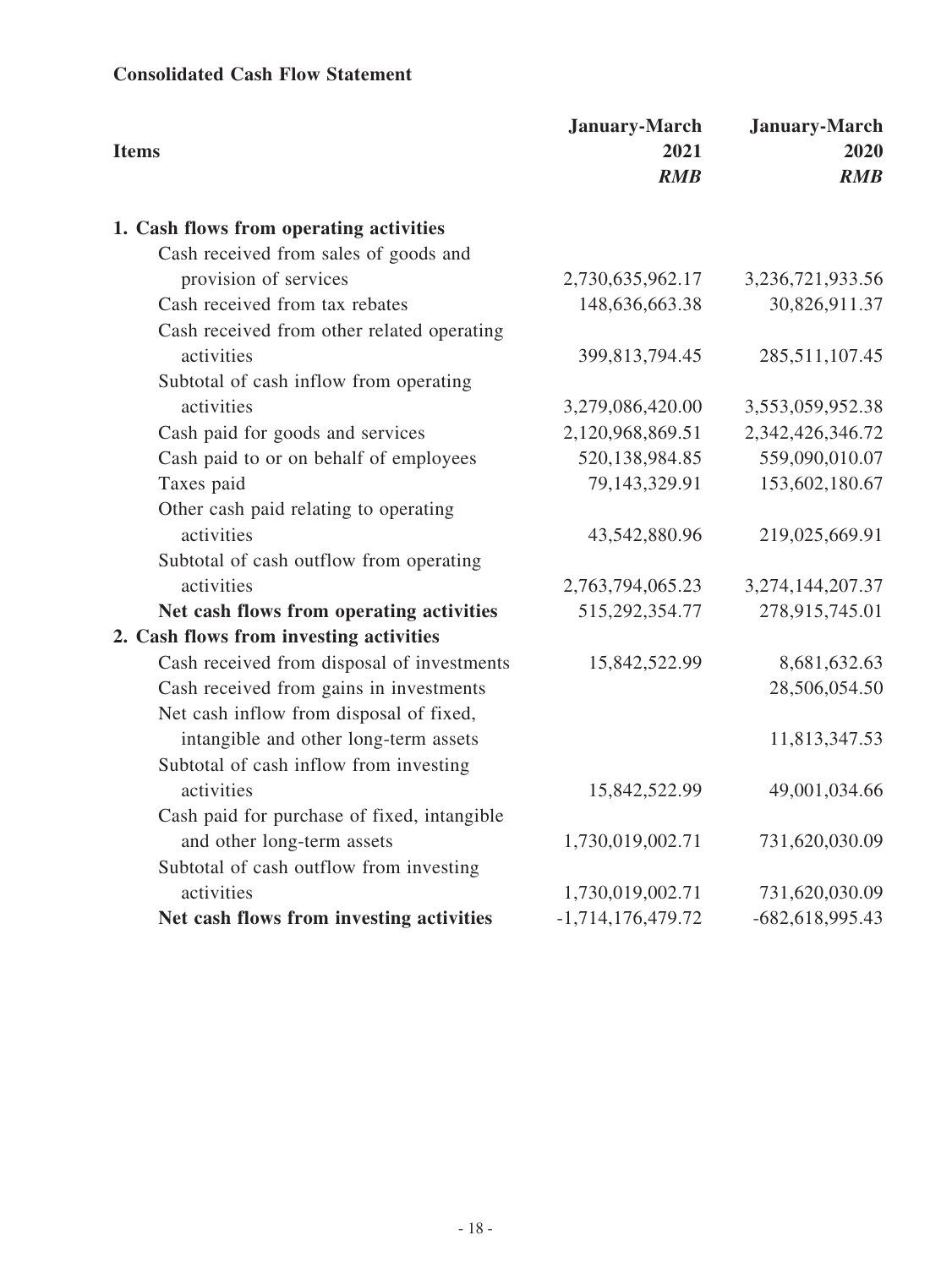| <b>Items</b>                                       | <b>January-March</b><br>2021<br>RMB | <b>January-March</b><br>2020<br>RMB |
|----------------------------------------------------|-------------------------------------|-------------------------------------|
| 3. Cash flows from financing activities            |                                     |                                     |
| Absorb cash received from investment               | 75,512,280.00                       | 5,089,199,987.57                    |
| Including: cash received by the subsidiary from    |                                     |                                     |
| absorbing minority shareholders'                   |                                     |                                     |
| investment                                         | 75,512,280.00                       |                                     |
| Cash received from borrowings                      | 2,226,747,700.43                    | 2,105,385,040.36                    |
| Subtotal of cash inflow from financing activities  | 2,302,259,980.43                    | 7,194,585,027.93                    |
| Cash paid for payment of debts                     | 2,593,714,106.50                    | 1,237,235,562.91                    |
| Cash paid for distribution of dividends or profits |                                     |                                     |
| and for interest expenses                          | 181,561,598.08                      | 269,562,686.89                      |
| Cash paid for other related financing activities   | 72,806,591.80                       | 177,531,481.19                      |
| Subtotal of cash outflow from financing            |                                     |                                     |
| activities                                         | 2,848,082,296.38                    | 1,684,329,730.99                    |
| Net cash flows from financing activities           | -545,822,315.95                     | 5,510,255,296.94                    |
| 4. Effect on cash and cash equivalents from        |                                     |                                     |
| change of exchange rates                           | 9,769,995.92                        | 36,959,857.85                       |
| 5. Net increase in cash and cash equivalents       | $-1,734,936,444.98$                 | 5, 143, 511, 904. 37                |
| Add: Balance of cash and cash equivalents at       |                                     |                                     |
| the beginning of the Reporting Period              | 4,869,962,525.66                    | 3,920,360,679.88                    |
| 6. Balance of cash and cash equivalents at the     |                                     |                                     |
| end of the Reporting Period                        | 3,135,026,080.68                    | 9,063,872,584.25                    |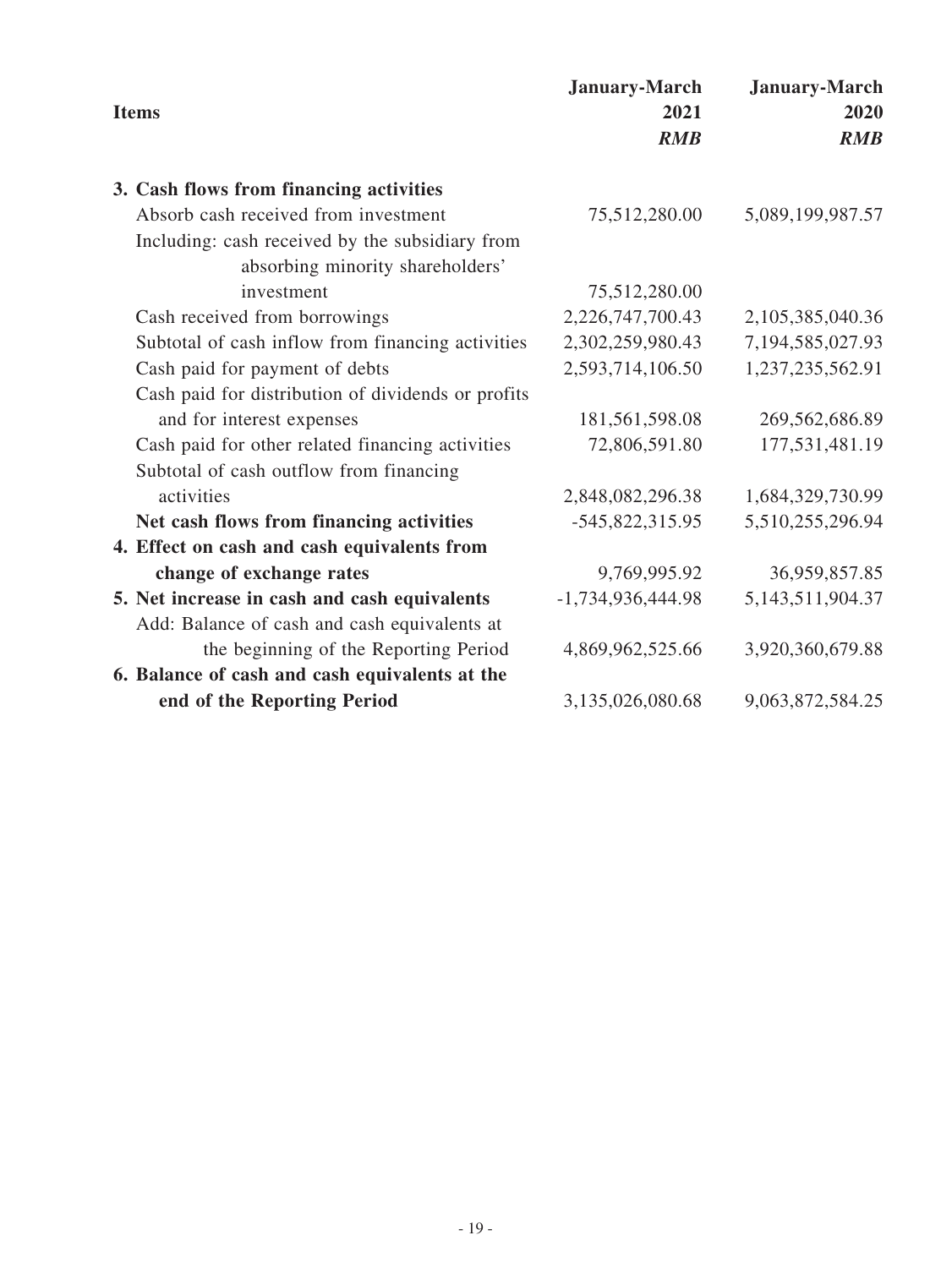# **Cash Flow Statement of the Company**

| <b>Items</b>                                      | <b>January-March</b><br>2021 | <b>January-March</b><br>2020 |
|---------------------------------------------------|------------------------------|------------------------------|
|                                                   | RMB                          | RMB                          |
| 1. Cash flows from operating activities           |                              |                              |
| Cash received from sales of goods and provision   |                              |                              |
| of services                                       | 933, 754, 375. 16            | 105,022,376.25               |
| Cash received from tax rebates                    | 13,222,930.89                | 7,937,521.64                 |
| Cash received from other related operating        |                              |                              |
| activities                                        | 533,120,023.88               | 1,025,606,690.86             |
| Subtotal of cash inflow from operating activities | 1,480,097,329.93             | 1,138,566,588.75             |
| Cash paid for goods and services                  | 691,700,528.39               | 50,836,582.93                |
| Cash paid to or on behalf of employees            | 292,872,336.51               | 163,658,297.49               |
| Taxes paid                                        | 5,847,074.98                 | 299,507.67                   |
| Other cash paid relating to operating activities  | 236, 651, 258. 15            | 262,027,116.83               |
| Subtotal of cash outflow from operating           |                              |                              |
| activities                                        | 1,227,071,198.03             | 476,821,504.92               |
| Net cash flows from operating activities          | 253,026,131.90               | 661,745,083.83               |
| 2. Cash flows from investing activities           |                              |                              |
| Cash received from gains in investments           | 11,604,402.93                | 82,057,175.15                |
| Subtotal of cash inflow from investing activities | 11,604,402.93                | 82,057,175.15                |
| Cash paid for purchase of fixed, intangible and   |                              |                              |
| other long-term assets                            | 188, 134, 438.60             | 673, 658, 839. 87            |
| Cash paid for investment                          | 234,000,000.00               | 755,577,299.48               |
| Subtotal of cash outflow from investing           |                              |                              |
| activities                                        | 422,134,438.60               | 1,429,236,139.35             |
| Net cash flows from investing activities          | -410,530,035.67              | $-1,347,178,964.20$          |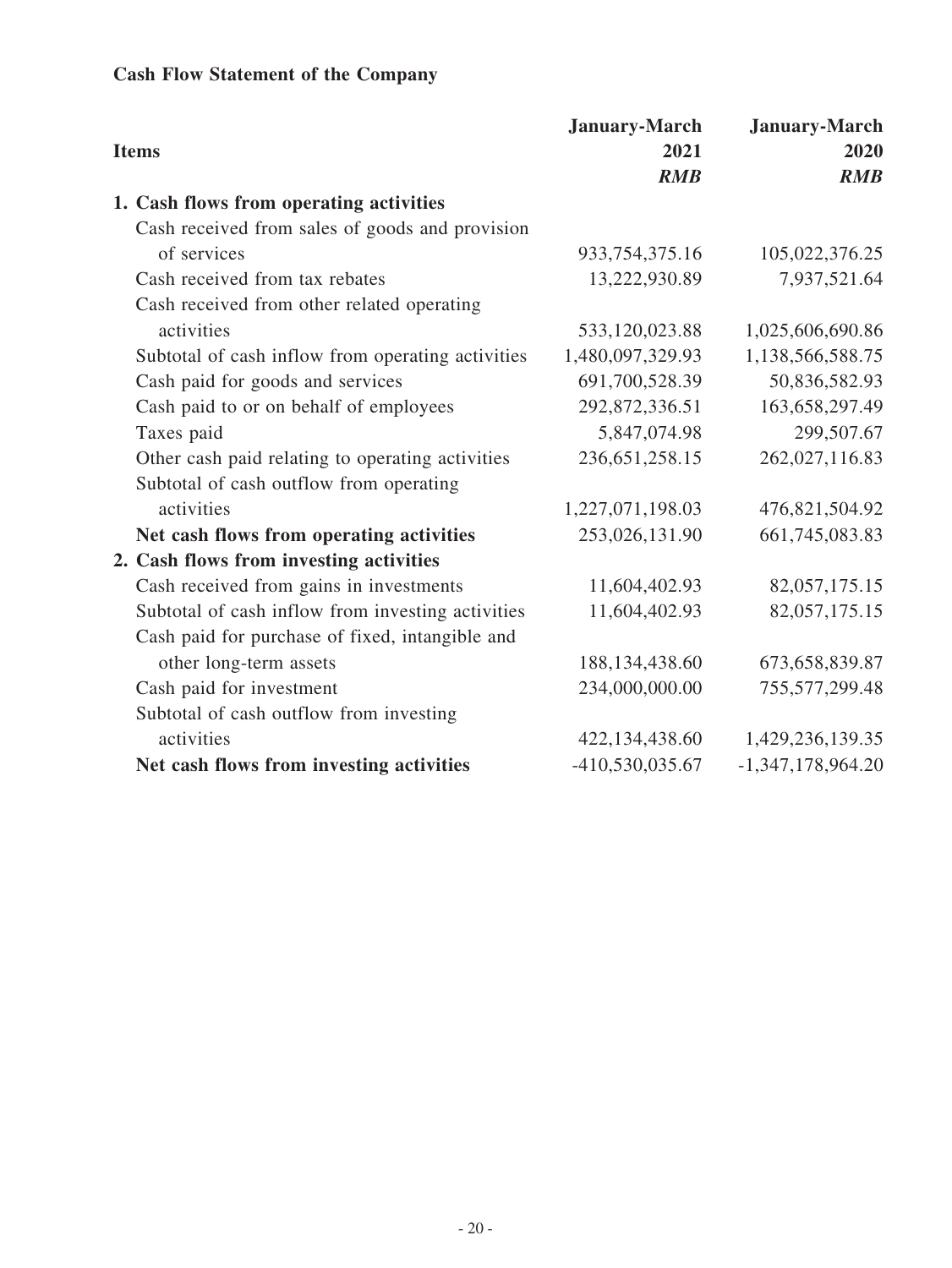|                                                    | <b>January-March</b> | <b>January-March</b> |
|----------------------------------------------------|----------------------|----------------------|
| <b>Items</b>                                       | 2021                 | 2020                 |
|                                                    | <b>RMB</b>           | <b>RMB</b>           |
| 3. Cash flows from financing activities            |                      |                      |
| Absorb cash received from investment               |                      | 5,089,199,987.57     |
| Subtotal of cash inflow from financing activities  |                      | 5,089,199,987.57     |
| Cash paid for payment of debts                     | 1,013,987,000.00     | 100,000,000.00       |
| Cash paid for distribution of dividends or profits |                      |                      |
| and for interest expenses                          | 4,200,260.00         | 22,901,666.67        |
| Other cash payments relating to financing          |                      |                      |
| activities                                         |                      | 1,396,500.00         |
| Subtotal of cash outflow from financing            |                      |                      |
| activities                                         | 1,018,187,260.00     | 124,298,166.67       |
| Net cash flows from financing activities           | $-1,018,187,260.00$  | 4,964,901,820.90     |
| 4. Effect on cash and cash equivalents from        |                      |                      |
| change of exchange rates                           | $-707,862.29$        | 3,534,685.27         |
| 5. Net increase in cash and cash equivalents       | $-1,176,399,026.06$  | 4,283,002,625.80     |
| Add: Balance of cash and cash equivalents at       |                      |                      |
| the beginning of the Reporting Period              | 1,671,381,778.22     | 551, 353, 651. 12    |
| 6. Balance of cash and cash equivalents at the     |                      |                      |
| end of the Reporting Period                        | 494, 982, 752. 16    | 4,834,356,276.92     |
|                                                    |                      |                      |